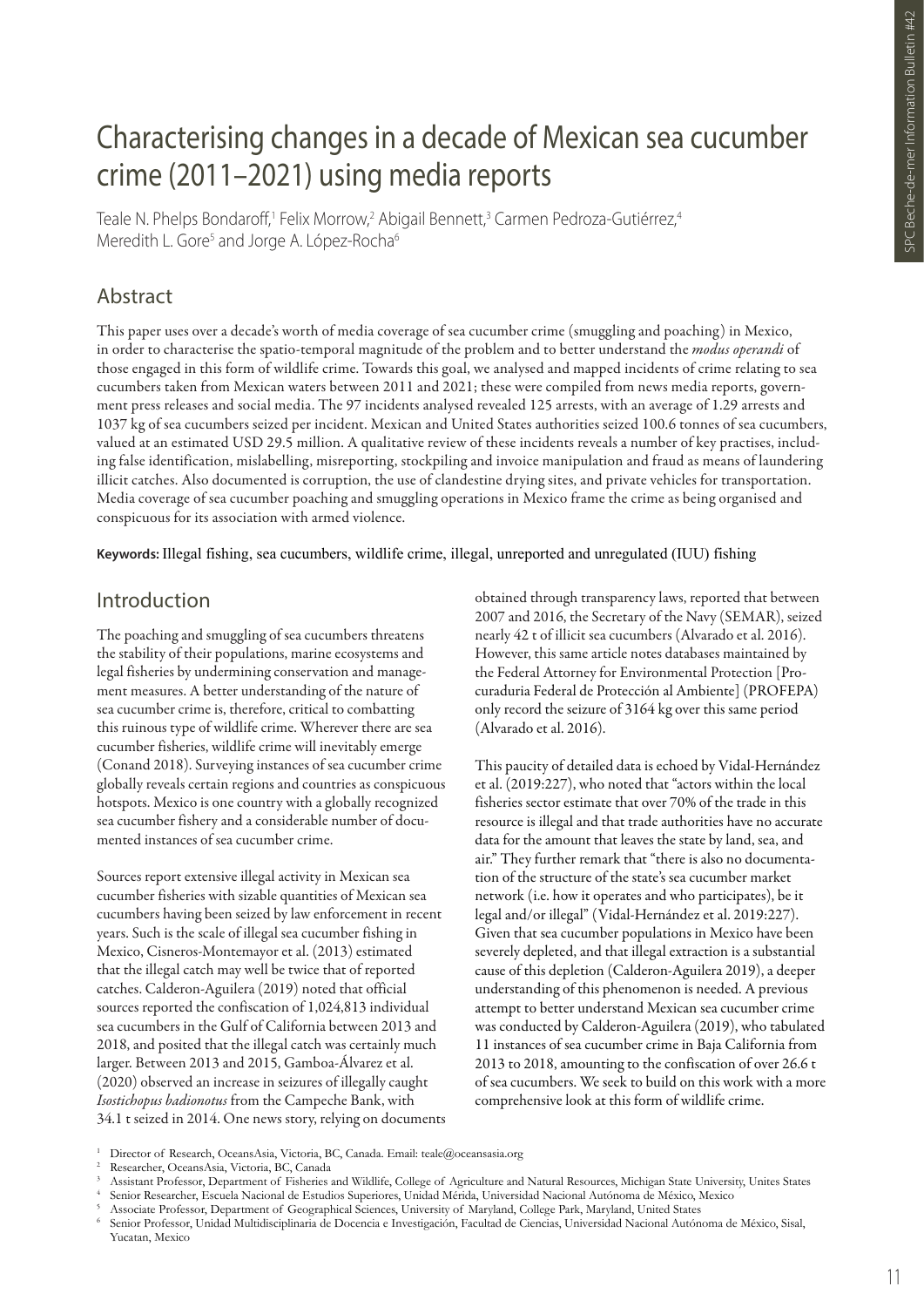The goal of this paper is to use media coverage to characterise the spatio-temporal magnitude of the problem and to help gain a better understanding of the *modus operandi* of those engaging in sea cucumber crime in Mexico. Using open-access online search engines, we conducted a detailed search for all publicly available Spanish- and English-language news stories, government press releases, and social media posts documenting seizures, arrests and other illegal incidents, published between 1 January 2011 and 1 December 2021, involving Mexican sea cucumbers. Incidents of sea cucumber crime published in the media were then qualitatively studied and quantitatively coded. We reviewed the details of incidents in order to better understand the *modus operandi* of criminal operations involving sea cucumbers, and the incidents were then mapped in order to better understand spatio-temporal features. Incidents were also tabulated in a database to allow for a quantitative review.

In addition to better understanding sea cucumber crime in Mexico, it is our ambition that this paper may also contribute insight into methods that can be employed to study other forms of wildlife crime. Government reporting of wildlife crimes is inconsistent. A further challenge of studying illicit activities is that they are covert by nature. Some stages of wildlife crime, such as poaching, occur in remote locations characterised by limited human interface, and as a result, it can be difficult to directly observe. Clandestine stages of wildlife crime supply chains only come to light when they are interrupted by law enforcement authorities. These seizures and arrests may occur in different jurisdictions from whence originated the trafficked wildlife. The transboundary and clandestine nature of wildlife crime make it challenging to characterise the supply chain and *modus operandi* of offenders.

Media coverage offers one means of tracking wildlife crime along various stages of the illicit supply chain. Basic descriptive information about the "how", "where", "when" and "who" of wildlife crime is reported in media stories. Media coverage is also catalogued, so that decades of coverage can be compiled into a single dataset. Characterising media coverage of wildlife-related issues has become a commonly employed tool in conservation social science and criminology (e.g. Gore et al. 2005; Muter et al. 2013), and can offer a retrospective set of data chronicling conservation activity. Media coverage can, but does not always, influence public perceptions concerning wildlife (Gore and Knuth 2009) because the media does not cover every wildlife-related event. The strength of analysing media coverage is the novel set of data that is produced. A secondary goal of this paper is to demonstrate the effectiveness of using news media reports in order to better understand wildlife crime.

We begin with an overview of sea cucumber fisheries in Mexico, providing a brief history of the various fisheries, outlining relevant laws and regulations, and shining a light on instances of violence associated with the fishery. The paper then examines social drivers and factors motivating illegal sea cucumber fishing in Mexico. Before detailing our methods, we examine the Mayorquin case – a multi-year, multi-million-dollar sea cucumber smuggling operation that transported at least USD 13 million

worth of sea cucumbers from Mexico to the United States, and then to Southeast Asian markets, between 2010 and 2012. The results are presented in two broader sections. We begin with a qualitative review of the *modus operandi* of sea cucumber criminals, before exploring elements of the documented incidents (arrests, weights and values of seizures, species, and associated species/products), and conclude with an analysis of the geographic distribution of sea cucumber crime in Mexico.

### Sea cucumber fisheries in Mexico

Mexico's four coastal regions (Gulf of California, Pacific Ocean, Gulf of Mexico and Caribbean Sea) are home to 113 species of sea cucumbers (Solís-Marín et al. 2014; Solís-Marín et al. 2013). Major sea cucumber fisheries operate in two primary regions: the waters around the Baja California Peninsula (the Gulf of California and the Pacific, hereafter the Baja California Peninsula), comprising the Mexican states of Baja California and Baja California Sur; and the waters off the Yucatan Peninsula, comprising Campeche, Yucatan and Quintana Roo (Bennett and Basurto 2018) (see Fig. 4). The dramatic increase in interest in sea cucumbers in Mexico is linked to increasing demand from Southeast Asian markets, and has made sea cucumbers a highly lucrative opportunity for fishers. The high value of sea cucumbers has led to their being dubbed "oro negro" or black gold (Bennett and Basurto 2018; see also Calderon-Aguilera 2019). Consulting daily landings and payment records from a Yucatan fishing cooperative, Bennett and Basurto averaged the mean daily earnings per boat at USD 459, but noted that this went up to USD 737 during sea cucumber fishing season (2018). In good years, fishers could earn upwards of USD 1628 per day during the sea cucumber fishing season. By comparison, lobster fishing only earned fishers USD 150 per day (Kaplan-Hallam et al. 2017). Sea cucumber fishing quickly increased in importance. As Vidal-Hernández et al. (2019:227) note,

> "an estimated 23400 people along the coast of the state of Yucatan depend on the 6000 fishers who participate in the sea cucumber fishing season each year; in other words, 75% of the fishers and one-third of the coastal population. It is clearly an important regional fishery."

In both regions, fishing is typically carried out from small outboard motor-equipped boats, crewed by three to four fishers using semi-autonomous hookah-type diving gear in waters between 10 and 20 m (López-Rocha and Velázquez-Abunader 2019; Gamboa-Álvarez et al. 2020). Sea cucumbers are typically boiled, dried and salted before export, while lesser quantities are frozen (Solís-Marín et al. 2013:43). As Pedroza-Gutiérrez and López-Rocha note, "one major characteristic of the fishery is that the catch is male dominated, it is very rare to see a female fisher and even rarer to see a female diver" (2021:15). Processing, on the other hand, is mostly performed by women, who are seasonally and often informally employed, and who are "without any voice or influence in the fishery organization" (Pedroza-Gutiérrez and López-Rocha 2021:15).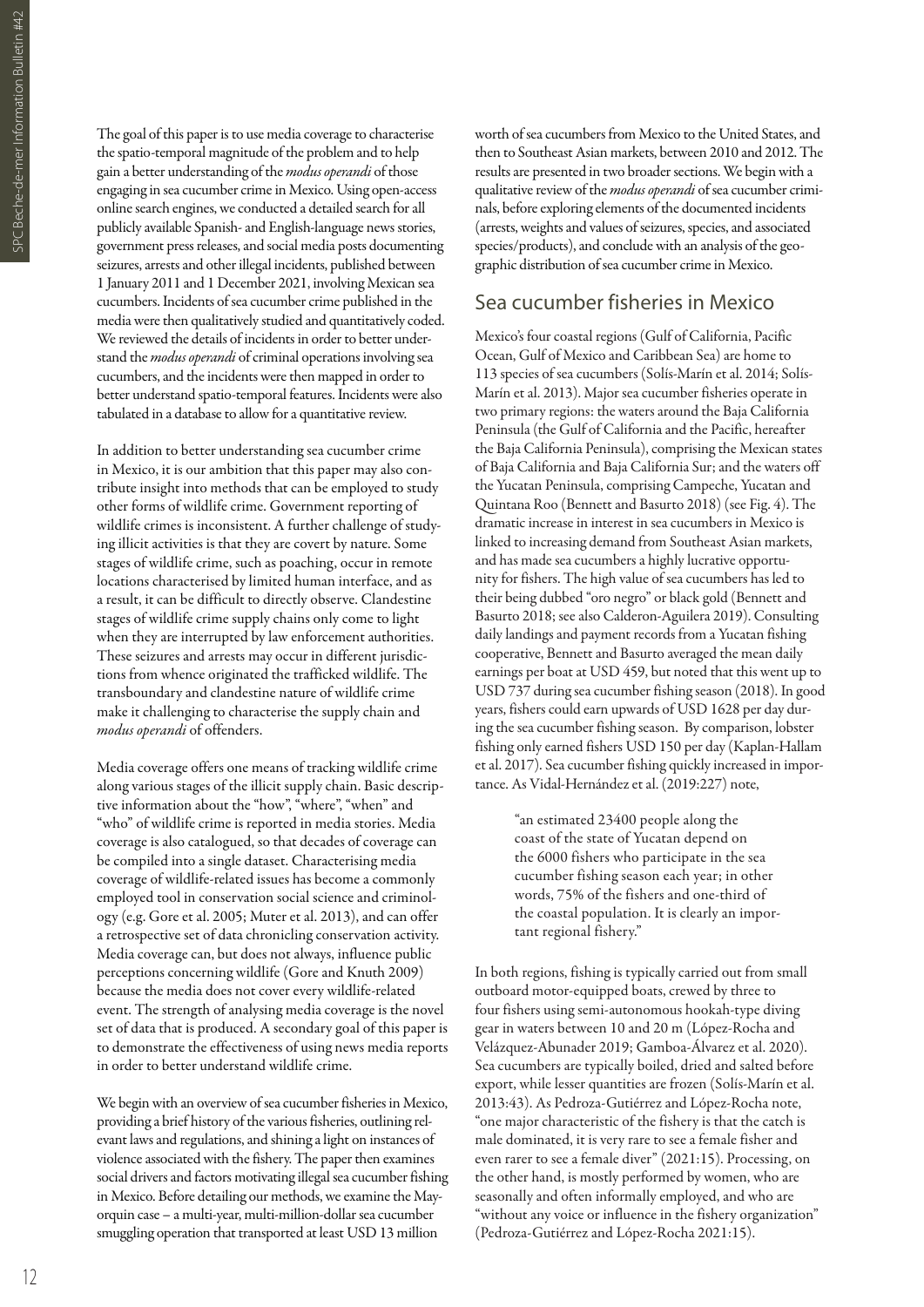# *Baja California Peninsula*

The Gulf of California is home to 64 species of sea cucumbers, and 53 species can be found living in the waters of the Pacific coast of the Baja California Peninsula (Solís-Marín et al. 2013). The main species of sea cucumbers that have been exploited in this region are *Isostichopus fuscus* and *Parastichopus parvimensis*. There are five other species of commercial interest: *Apostichopus californicus*, *Holothuria impatiens*, *H. inornata*, *H. parinhabilis*, and *H. paraprinceps* (Rivera-Téllez and López-Segurajáuregui 2021). The first records of captures for *I. fuscus* and *P. parvimensis* date from 1988 (Singh-Cabanillas and Vélez-Barajas 1996). Catches of *I. fuscus* increased rapidly until they reached 2000 t per year in 1991. They then decreased until 1994, when the Mexican government declared *I. fuscus* an endangered species in NOM–059, and as a result, the fishery was closed (SEMARNAT 2020). The administration of *I. fuscus* was transferred from the National Aquaculture and Fisheries Commission [Comisión Nacional de Acuacultura y Pesca] (CONAPESCA) to the Secretariat of Environment and Natural Resources [Secretaría del Medio Ambiente y Recursos Naturales] (SEMAR-NAT). Illegal fishing persisted, however, despite this closure.

In 2007, the *I. fuscus* fishery was reopened, with a restricted fishing season (June to September) and a quota system. Subsequently, in 2010 and 2019, changes were made to the species protection category, designating it as a species subject to special protection (DOF 2010, 2019). This category allows for the use of the species, but it is managed by the General Directorate of Wildlife of SEMARNAT, and not by CONAPESCA. The conservation and legal extraction of *I. fuscus* is currently managed under a federal management plan in 37 federal areas in Baja California and the Gulf of California, including Sinaloa, Colima, Jalisco and Oaxaca. This management plan also recognises that illegal fishing is the main problem in the fishery (SEMARNAT 2020). At the moment, "*P. parvimensis* is not considered to be at risk or threatened" (Toral-Granda 2008, cited by Vidal-Hernández et al. 2019:227).

# *The Yucatan Peninsula*

Of the 14 species of sea cucumbers foundoff the coast of the Yucatan Peninsula, five are commercially exploited: *Astichopus multifidus*, *I. badionotus*, *Holothuria floridana*, *H. mexicana* and *H. grisea*. Of these, *I. badionotus* and *H. floridana* are the most significant commercial species and are the only species for which fishing permits are issued (see Gamboa-Álvarez et al. 2020; Gore and Bennett 2021). Fishing for *I. badionotus* and *H. floridana* started in 2006 and continued in 2010–2012, with permits and quotas being implemented by CONAPESCA (Bennet and Basurto 2018; Pedroza-Gutiérrez and López-Rocha 2021).

Initial permits were "development" permits intended to explore the potential and sustainability of the fishery, and were granted from 2000 to 2012 (DOF 2015). The first commercial permits were issued in 2013 for *I. badionotus*, and a management plan was published in 2015

(Pedroza-Gutiérrez and López-Rocha 2021). The commercial fishery was managed across four fishing zones in Yucatan through vessel permits, quotas, size limits and closed seasons (open seasons have typically run for 10–14 days, 1–2 times per year) (see Pedroza-Gutiérrez and López-Rocha 2021; Bennett and Basurto 2018). The Mexican National Fisheries Institute [Instituto Nacional de Pesca] (INAPESCA) collects the necessary information to recommend whether and when to open fishing seasons based on sea cucumber abundance, size and density determined through transect surveys. CONAPESCA determines regulations and recommendations, and communicates them through the Official Journal of the Federation [Diario Oficial de la Federación] (DOF) (Pedroza-Gutiérrez and López-Rocha 2021:10).

Significant interest in *I. badionotus* and incomplete enforcement of the fishery's regulations led to overexploitation. This in turn, led to the fishery's closure in 2019, after nine years of operation. Yet despite these closures, populations of *I. badionotus* show no signs of recovery (Pedroza-Gutiérrez and López-Rocha 2021; see also Glockner-Fagetti et al. 2016; Bennett and Basurto 2018; López-Rocha and Velazquez-Abunader 2019; Gamboa-Álvarez et al. 2020). In Baja California and the Yucatan Peninsula, illegal fishing has remained a constant problem leading to criminal code amendments to expand the ability of regulators and police to crack down on illegal fishing.

# Fisheries enforcement and monitoring in Mexico

As with many sea cucumber fisheries, enforcement of sea cucumber fishing regulations in Mexico has been challenging and unfortunately inadequate. In Mexico, in addition to government authorities such as CONAPESCA, municipal, state and Federal Police, environmental protection and protected area authorities (e.g. PROFEPA, the National Commission of Protected Natural Areas [Comisión Nacional de Áreas Naturales Protegidas, CONANP]), and military (e.g. SEMAR), fishing cooperatives play an important role in the monitoring and enforcement of formal fishery regulations and local rules (Mendez-Medina et al. 2020; McCay et al. 2014). The role of cooperatives in fisheries monitoring and enforcement has been particularly well-documented in the Yucatan Peninsula sea cucumber fishery (Bennett and Basurto 2018; Kaplan-Hallam 2016; Pedroza-Gutiérrez and López-Rocha 2021).

Enforcing harvesting regulations at sea is a challenge for authorities, given limited resources and assets, and in consideration of the geography and size of fishing areas in both Baja California and Yucatan Peninsula sea cucumber fisheries. As a result, instead of enforcing harvesting volumes, CONAPESCA officials "monitor volumes transported out of fishing communities…At roadside checkpoints, CONAP-ESCA inspected vehicles and weighed sea cucumber to verify that invoices matched the amount of sea cucumber being transported" (Bennett and Basurto 2018:64).

In 2017, the Mexican criminal code was amended to include Article 420 (II Bis), which made it illegal to: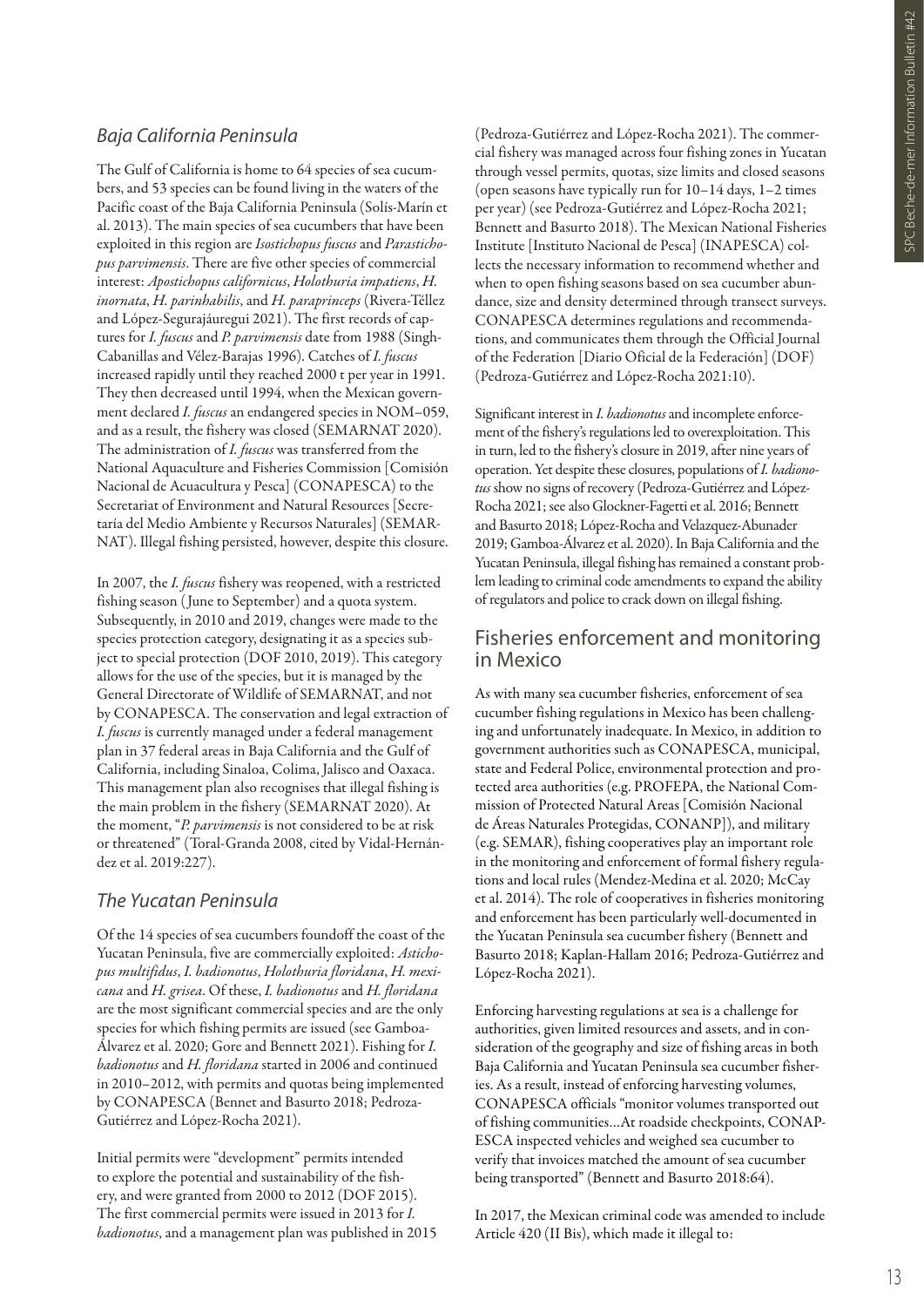In a fraudulent manner, capture, transform, stockpile, transport, destroy or trade with the aquatic species called abalone, shrimp, sea cucumber and lobster, within or outside the closed season periods, without the corresponding authorization, in a quantity that exceeds 10 kilograms of weight (Government of Mexico, Código Penal Federal, Book 2, Title 25, Chapter 2).<sup>7</sup>

As Mexican law currently stands, those harvesting and transporting sea cucumbers require the proper documentation and official invoices, "which are documents provided to permit holders (e.g. co-ops or patrons) according to the quotas authorized in their permits," which "restricts permit holders from selling volumes greater than their harvest quotas" (Bennett and Basurto 2018:64).

In Yucatan, fishing cooperatives have aided in the monitoring and enforcement of sea cucumber regulations by alerting authorities to the presence of poachers (often non-local fishers) in local fishing grounds, attempting to prevent local fishers from targeting sea cucumber without permits, and lobbying state and federal government (including the national legislature) to invest in enhancing enforcement capacity. Enforcement and governance activities by fishing cooperatives play out differently along the Yucatan Peninsula coast, depending on local social and institutional dynamics. In various efforts to lobby government on issues relating to improving the regulation (management and enforcement) of sea cucumber fisheries, local cooperative fishers have employed a variety of forms of activism, including blocking highways, government buildings and ports to prevent un-permitted boats from accessing fishing grounds (Bennett and Basurto 2018; Tierra Fértil 2016).

#### *A sporadic history of conflict and violence*

Local monitoring and enforcement efforts by fishers have at times led to violent conflicts between legal and illegal fishers and fishers from other states and communities. For example, in 2014, when fishing cooperative members approached boats poaching sea cucumbers in Yucatan, the poachers kidnapped a cooperative member. The cooperative member was later returned to his community with serious injuries (see Bennett and Basurto 2018). Conflict has also been driven by territorial struggles over fishing grounds. For example, fishers from both sides of the Yucatan-Campeche border have had multiple violent confrontations over sea cucumber fishing territory, resulting in burned boats and even deaths (Michel 2014; Yucatan Times 2016).

Fishing cooperative members are not deputised and, therefore, do not carry firearms, although sea cucumber poachers are very often armed. This has sometimes led to fishers being vulnerable to attack and robbery. For example, on 29 April 2015, 10 armed men entered the mouth of the port

of El Cuyo, Yucatan on a barge, and attacked three guards protecting a cold storage facility. The criminals absconded with 3.5 t of dried sea cucumber ( Jimémez 2019). In another incident, in June 2016 at sea off the coast of Dzilam de Bravo, a group of armed men robbed eight fishers at gunpoint. The armed men allegedly stole half a tonne of sea cucumbers, robbed the fishers and threw them into the sea, leading to the drowning death of two fishers (Tierra Fértil 2016). Property damage, shootings, injuries and fatalities resulting from conflicts between fishers and poachers have been widely reported (Kaplan-Hallam et al. 2017; Medina 2021; Escalante Rosado 2018). Further confounding matters is the fact that port officials are not permitted to carry firearms, leaving them vulnerable and unable to safely engage with armed actors. Only officers from the Navy (SEMAR) are armed.

Even interactions among illegal fishing crews working on the same fishing vessel have led to injury and death. When poachers are approached by authorities, they attempt to flee quickly, and in at least one incident, have sunk their own vessel to avoid apprehension (Ruido 2019). When poaching operations are interrupted, divers may be quickly pulled to the surface of the water, leading to decompression injuries and death. To avoid detection from authorities, illicit fishers experiencing decompression injuries may avoid seeking medical assistance, and in some instances, they have been abandoned at sea by their accomplices.

The risks of decompression sickness are not limited to illicit sea cucumber fisheries. The general risks of decompression sickness and other associated safety issues are increased when depleting sea cucumber populations (as a result of poor regulation, overfishing and illegal fishing), leading to fishers diving deeper and seeking out less exploited, and often more dangerous, fishing areas (see Escalante Rosado 2018; Kaplan-Hallam et al. 2017). Gamboa-Álvarez et al. (2020) report that between 2012 and 2014, there were 468 injuries and 26 deaths caused by decompression sickness from sea cucumber fishing in the Yucatan Peninsula. This rate of injury is considerable given that the region only employs 6000 fishers, 4500 of whom target sea cucumbers (Vidal-Hernández 2019). Hutchim-Lara et al. (2018) report 166 cases from 2014 to 2016 in the Yucatan Peninsula, which they note is striking, given that the fishery was only open for ~17 days per year. Nor has the situation improved in recent years. Pedroza-Gutiérrez and López-Rocha (2021) report 10 cases of decompression sickness and one death in 2017.

In addition to violent confrontations between poachers and legal fishers, the sea cucumber fishery has had a range of socioeconomic impacts on local communities. Disruptions caused by a rapid influx of money and outsiders have been documented in a number of sea cucumber fisheries, such as those in Papua New Guinea and Fiji (see Busilacchi et al. 2018; Hair et al. 2019; Cakaunivere 2016; Chen 2003). In Mexico, communities with rapidly emerging and evolving sea cucumber

<sup>7</sup> Translated from Spanish, original reads: "De manera dolosa capture, transforme, acopie, transporte, destruya o comercie con las especies acuáticas denominadas abulón, camarón, pepino de mar y langosta, dentro o fuera de los periodos de veda, sin contar con la autorización que corresponda, en cantidad que exceda 10 kilogramos de peso."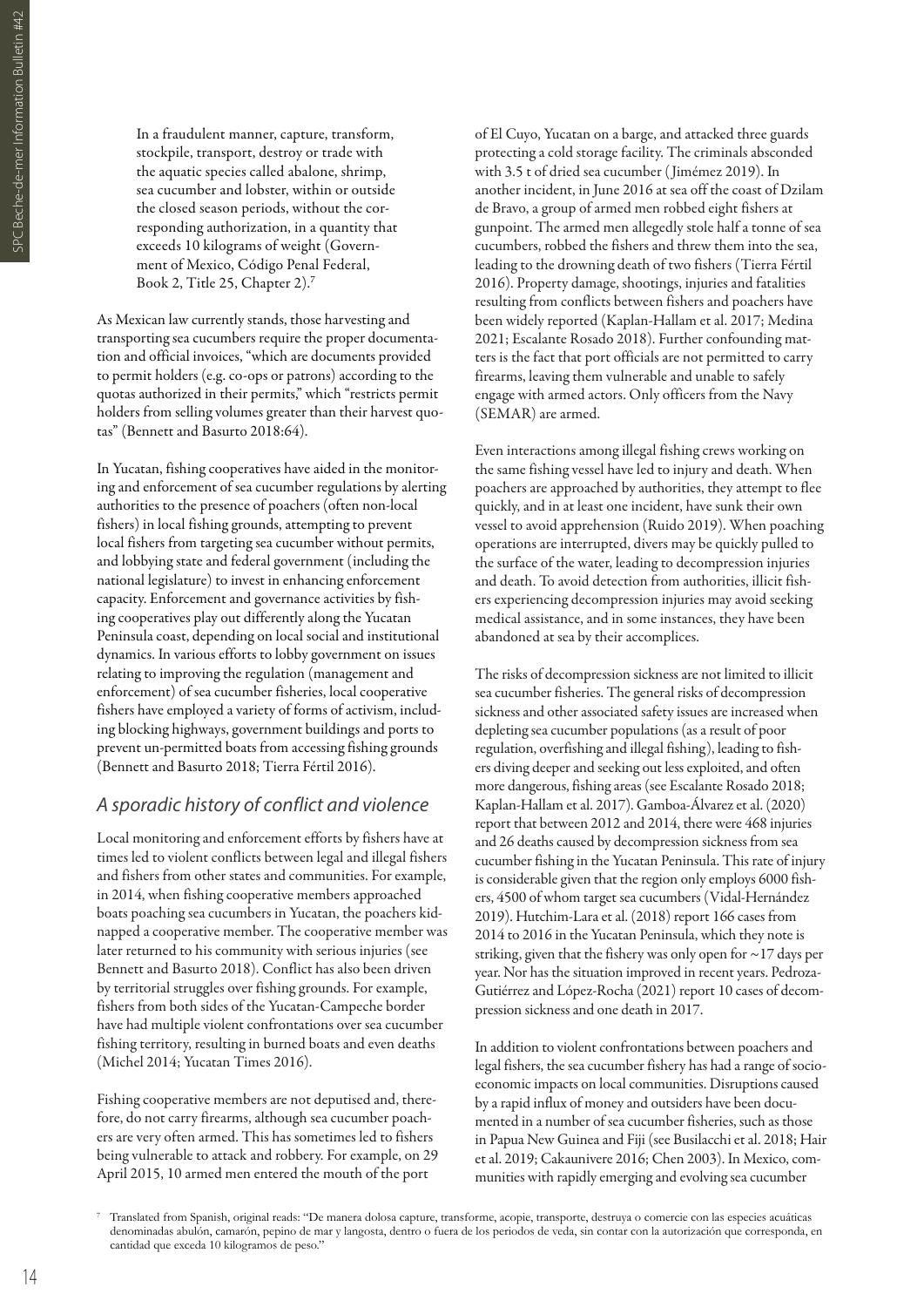fisheries have experienced an observed rise in antisocial or "deviant" behaviours, such as drug use, prostitution and theft (Kaplan-Hallam 2016; Bennett and Basurto 2018; Kaplan-Hallam et al. 2017; Gamboa-Álvarez et al. 2020).

#### *Select social drivers of sea cucumber crime*

The decision to engage in illegal fishing is driven by a range of socioeconomic factors. Demand for luxury seafood products, such as sea cucumbers, expanded dramatically after the 1970s, alongside Chinese economic development. Rapid urbanisation in China and the rise of a growing middle class, along with the depletion of traditional fisheries, led to increased seafood consumption, such that per capita seafood consumption grew by 665% from 1970 to 2013 (4.53 kg to 34.67 kg) (Food and Agriculture Organization of the United Nations quoted by Fahrenbruch 2018). Chinese seafood imports grew by over 3300% over this same time period. Roving bandits fanned out through the world to uncover easily exploitable fisheries to satisfy this demand (Fahrenbruch 2018), and some of them found Mexico.

In the context of Mexican sea cucumber fishing, economic opportunity, historical processes of neoliberalisation and globalisation, changes in the role of local fishing cooperatives, and difficulty monitoring and regulating an expanding fishery, are all drivers of illegal fishing. Prior to the 1980s, the Yucatan Peninsula fishing industry was relatively small and consisted of locally owned cooperatives. In this period, fishing primarily met local demand, creating food and employment for the region (Pedroza-Gutiérrez and Salas 2011). This changed with the neoliberalisation of the fishery, which led to deregulation, privatisation, and increased private investment. The opening of fisheries to the global market and the reduction in state support for cooperatives, specifically the lowering of financial support to help fund large capital expenditures such as boats, led to actors from outside of communities arriving and taking a greater role in fisheries. Whereas early fisheries development approached investment and commercialisation through strong relationships between the state and fishing cooperatives, neoliberal reforms in the fishery sector helped enable a rise in the private sector, which consists of private fishing firms and patron-client relationships (Young 2001; Bennett 2017).

Patron-client relationships, in particular, serve as mechanisms facilitating investment in capital and migrant fishing labour that can lead to rapid increases in (often illegal) fishing effort in local communities, especially in the context of high market demand (Bennett and Basurto 2018; Pedroza 2013). During the early development of the sea cucumber fishery in Yucatan, some fishing cooperatives argued that the fishery should be modelled after another valuable benthic fishery in the region – the spiny lobster fishery – through spatial fishing concessions, with priority given to cooperatives over the private sector. However, the private sector was able to secure substantial access to fishing permits (Bennett, unpublished interview data).

The neoliberal regime resulted in a decline in regulation, and the state left fishing cooperatives as the primary moderating

force in fisheries (Kaplan-Hallam 2016). The decline of fishing cooperatives in communities that previously have largely been locally fished, has diminished local monitoring and enforcement capacity. As fishers increasingly come from outside of communities and/or are not linked to local cooperatives, the ability for cooperatives to identify and prevent illegal fishing is greatly diminished. Further, issues of real and perceived corruption of regulators allow for illegal fishing and lead locals to not report observed crimes (Kaplan-Hallam 2016). The combination of deregulation and increased investment lead to an intensification of extraction and production and, as a result, ecological decline in sea cucumber populations (Kaplan-Hallam 2016; Pedroza and Salas 2011).

The weakening of local regulatory capacity, increased costs of fishing (costs of fuel and permits and increasing scarcity of sea cucumbers), a lack of economic opportunities in fishing communities and nearby agricultural communities, and the high price of sea cucumbers incentivized local and outside fishers to operate outside of the legal fishery. The sea cucumber boom created economic prosperity and wealth and the bust that soon followed threatened that prosperity. The economic insecurity created by the ecological decline of sea cucumber populations has driven fishers to engage in illegal fishing to maintain their economic standing and avoid poverty. Further, global demand and profitability remain high, making illegal sea cucumber fishing a worthwhile endeavour for organised crime. Given all of these factors driving illicit sea cucumber fisheries, how has this crime manifested in Mexico?

#### Methods

#### *Sampling*

Building on the method employed in the analysis of sea cucumber crime in India and Sri Lanka (Phelps Bondaroff 2021), we assembled a database of seizures and other illegal incidents involving sea cucumbers in, and pertaining to, Mexico, from 1 January 2011 to 1 December 2021. This timeline is as reasonably far back as one can go given the method, and also, within the context of sea cucumber fisheries in the Yucatan, captures two years before the issuance of the first commercial fishing permits, the height of commercial fishing, and two years after the complete closure of the fishery.

Data were drawn from publicly available news stories that were identified through a series of English and Spanish language keyword searches.<sup>8</sup> Several rounds of searches were conducted using the Advance Search feature on Google, with and without the region filter being set to Mexico. Searches for "Mexico" plus "sea cucumber", "trepang", "bêche-de-mer", "beche-de-mer", "pepino de mar" and "pepinillo de mar" were also conducted in English and Spanish through Google News. A detailed search for the term "pepino de mar" was also conducted on the Mexican government's website (www.gob.mx). Finally, we used the Advanced Search feature on Twitter to identify any tweets from fishery-focused Mexican and US government law enforcement agencies, departments and ministries, that con-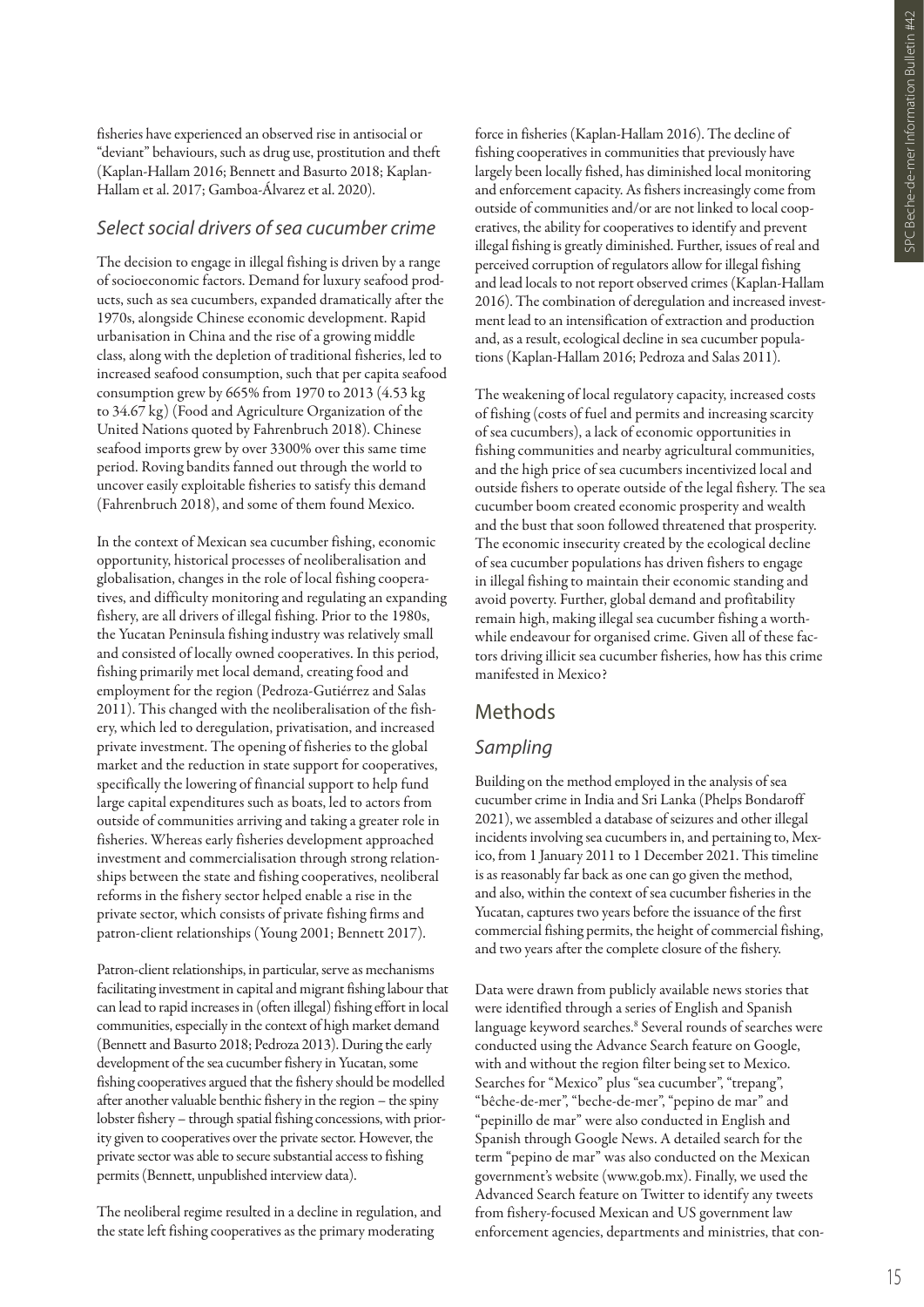tained the terms "sea cucumber" or "pepino de mar".9 When an incident was identified, where possible, triangulation was used to confirm the details of the incident, and news stories reporting arrests and later stories documenting successful prosecutions were combined.

Identifying information was recorded for each entry, including date, location, agencies involved, method of transport, weight and/or number of sea cucumbers seized, species, state of seizure (live, fresh, dry, frozen, mixed), value of seizure (as estimated by the authorities), associated commodities (other wildlife products or other illicit products such as weapons or drugs), the number of people arrested (along with their nationalities, names, and ages), and any other seizures (vessels, fishing gear, vehicles). We also recorded the declared origins of the sea cucumbers, any transit points, and the declared destination, along with any legal consequences or sanctions, apart from initial arrests and seizures, including any fines or jail time, as well as any associated crimes (traffic violations, drug trafficking, weapons, etc.). Qualitative descriptions from news reports were also collected and served to inform our understanding of the *modus operandi* of illicit sea cucumber operations.

Arrests or seizures that occurred in different locations but on the same day were recorded as separate entries; this was done to allow us to map individual incidents. Likewise, seizures that occurred at the same location on the same date, but for which different details were provided, were treated as separate entries (Ángeles Rivero 2018). Thus, when federal police seized 17 t of dried *I. badionotus* at the Cancun International Airport on 20 May 2015, two entries were made in the database because 11 t were bound for Hong Kong, while 6 t were being shipped to Florida in the United States (Government of Mexico 2015a)

# *Calculating values*

Knowing the state and species of the sea cucumbers that were seized allows for an estimate of weight when only a number of animals was reported. While weights or numbers were provided for most incidents, the level of precision varied considerably. In some instances, the state of the sea cucumbers could be observed from photos or inferred from context, such as when authorities interdicted a vessel that was actively fishing, they were assumed to be fresh (see for example Lizárraga 2020), or when sea cucumbers were reported as being transported in boxes by truck, they were assumed to be dried, as processing typically takes place on the beach or in port (see for example Government of Mexico 2013c). In this way, we were able to identify the state of every seizure.

In five incidents, both the weight and number of sea cucumbers seized were reported, such as the 21 May 2014 seizure of 55,960 individuals of *I. fuscus*, or 2.5 t, from a warehouse in Ensenada, Baja California by PROFEPA agents; the more precise number was used for the purposes of calculations and analysis (Government of Mexico 2015b).

We drew on the literature for average live/fresh weights of individual sea cucumbers, and used the following for our

analysis: *I. fuscus* (385.9 g) (Herrero-Pérezul and Reyes-Bonilla 2008; see also Reyes-Bonilla et al. 2018), *Isostichopus badionotus* (551.9 g) (an average wet weight from DOF 2015; Pedroza-Gutierrez and López-Rocha 2021; Hernández-Flores et al. 2018; López-Rocha 2012; de Jesús-Navarrete et al. 2018; Poot-Salazar et al. 2015:18), *Holothuria floridana* (63.6 g) (Ramos-Miranda et al. 2017), and *H. mexicana* (97.9 g) (Guzmán et al. 2003). When the species was unknown, we used an average of all four weights (274.8 g).

Sea cucumbers typically retail in a dry state and, therefore, in order to calculate the value of seizures and compare incidents, we estimated dry weight for each seizure when a dry weight was not reported. Sea cucumbers lose considerable weight when they are processed and dried. We drew upon the literature in order to convert live/fresh weights to dry weights. For *I. fuscus*, we relied on the wet-to-dry recovery rate of 8%, calculated by Acosta et al. (2021), meaning that an average of 8% of the initial weight of the animal remains after processing. For *I. badionotus*, we used a wet-to-dry recovery rate of 7% (DOF 2015). As we were unable to locate literature specific to *H. floridana* and *H. mexicana*, we relied on the wet-to-dry recovery rate of 12% (Ngaluafe and Lee 2013), an average calculated from analysing 10 tropical species. When the species was unknown, we used the wet-to-dry recovery rate of 12%.

# *Calculating values*

Unlike with most crime reporting, the value of the seizures was seldom reported (only in eight incidents). Consistent with most crime reporting, when the value of a seizure was reported, it was not very reliable (Murtha 2016; and see Coomber et al. 2000). Prices vary at various stages of the fisheries supply chain. For example, Bennett and Basurto reported that a 2012 survey of fishers in Yucatan found that a kilogram of fresh sea cucumbers could be sold for USD 2.0–3.7, while dried sea cucumber could sell for USD 20–26 per kilogram (SAGARPA 2015 cited by Bennett and Basurto 2018; see also Vidal-Hernández 2019). Informal contractual relationships between buyers and sellers, as well as the legal status of a catch, also influence prices. Wholesale and retail prices in Southeast Asian markets, as well as online prices are considerably higher; quality specimens of *I. fuscus* can fetch up to USD 1030 per kilogram in some markets (Purcell 2014, cited by Calderon-Aguilera 2019:42). Further complicating matters is the fact that length, weight and the quality of processing also affect prices (see for example Purcell 2014; Purcell et al. 2018a; Purcell et al. 2018b; Purcell et al. 2017; Govan 2019). Thus, it was unclear as to what prices were used by authorities to calculate seizure values, and as a result, the reported value of seizures was discarded.

Instead, we searched the literature for average market prices for the four target species. We used the average Hong Kong market prices from Purcell et al. (2018b) for *H. mexicana* (USD 117) and *I. badionotus* (USD 313). As market prices were unavailable for *H. floridana* and *I. fuscus*, we calculated prices for these species in the following way. First, we averaged available prices from online sellers for each species, three *H. floridana* (USD 290.7) and six for the *I. fuscus* (USD 460.5).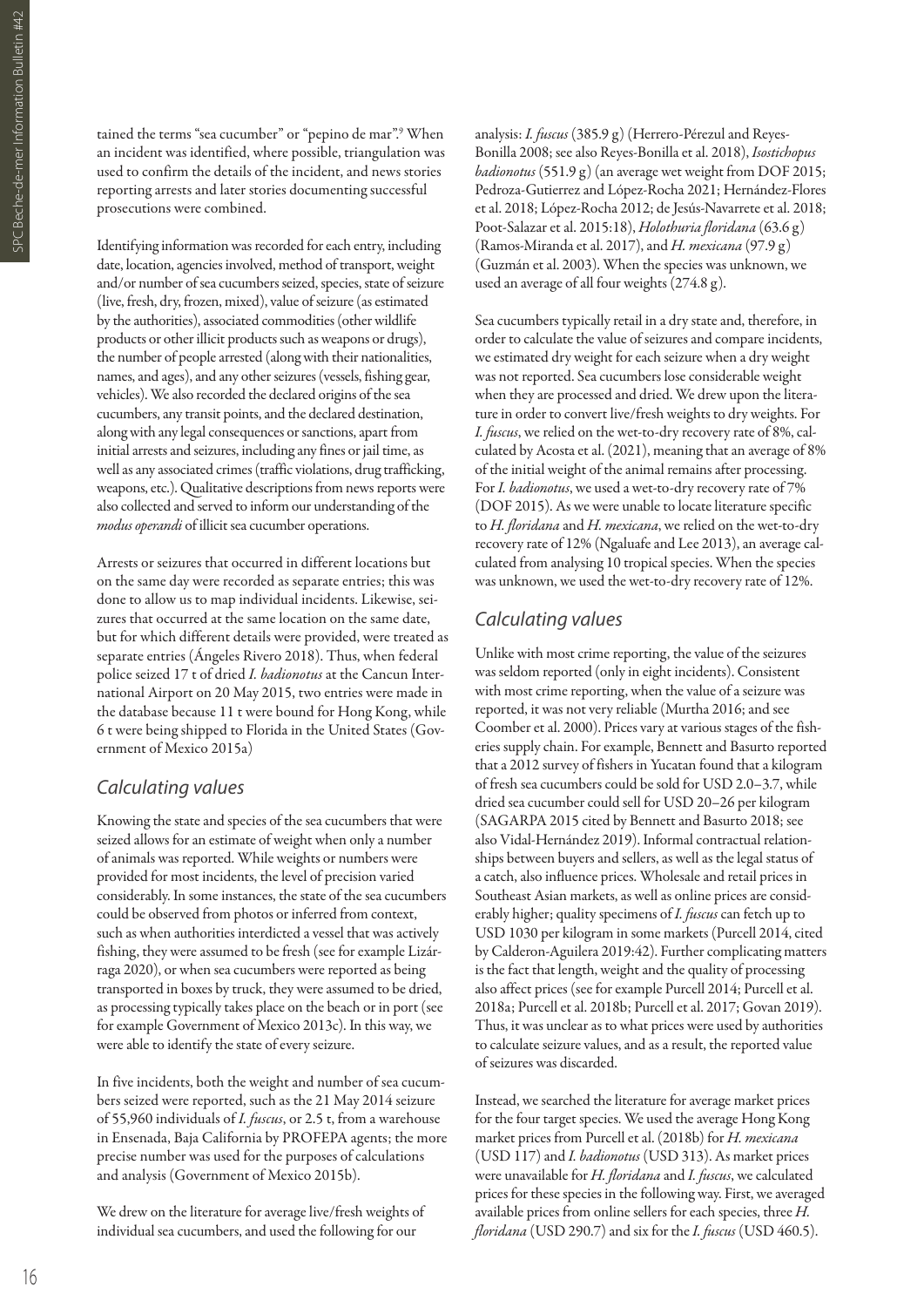When we compared the market price used by Purcell et al. 2018b for *I. badionotus* (USD 313) with an average of five online prices for the *I. badionotus* adjusted to 2018 prices using a 2.4% average beche-de-mer price growth rate (Purcell et al. 2018b) (USD 334.9), we found that market prices were 93.5% of online prices. We recognize that as a result, we used slightly inflated values for our price calculi for *H. floridana* and *I. fuscus*, as compared with previous market prices from the literature.

#### *Method of transportation*

Incidents with identified transportation methods were placed into six categories: air, fishing vessel, ship, vehicle, private facility and container. Incidents were placed into these categories reflecting the last known intended method of transport. Thus, if a truck was stopped while entering the parcel area of an airport, the incident would be categorised as "air ", whereas if a car was stopped at a highway checkpoint, the incident would be classified as "vehicle". Boats were placed into two separate categories: fishing vessel and ship. "Fishing vessel" describes instances where people were caught in the act of fishing illegally or having just caught illegal sea cucumbers. "Ship" describes instances when illegal product were seized from a boat being used to ship the product. The category of "container" includes incidents where sea cucumbers were seized in a shipping container, but the method of shipment was unclear, such as a shipping container in a port town that could be loaded onto a truck or a vessel where no indication was given in reports.

For the purposes of analysing methods of transport, two incidents were excluded. The first involved a woman walking through the United States border crossing into Baja California with the equivalent of 1.13 kg of dry sea cucumber in her bag (Rohrlich 2019). The second was an incident that occurred in July 2021, where a man was arrested with a small bag of sea cucumbers on a beach near Loreto, Baja California Sur, while he was illegally gleaning (BCS Noticias 2021).

#### *Limitations and sources of error*

There are a number of limitations and potential sources of error in addition to those highlighted above. Wherever possible, we used triangulation to mitigate potential ambiguities in news stories and government press releases, and we conducted multiple rounds of searches using a range of search terms and on a number of platforms in order to maximise the number of news stories and reports we encountered. Because our approach relies on analysing news, social media posts and government press releases, it typically captures newsworthy incidents; as a result, many routine administrative actions are likely to be missed. This method relies on issues being problematized and, therefore, reported on by the media, and as such it is possible that incidents that occurred close to the origin of fisheries may not have been sufficiently problematized to be considered an issue worthy of media coverage.

Many news media platforms archive stories for a limited period, and may only archive significant stories. As a result,

the further back in time one goes, the fewer stories one is likely to encounter. We observed a lower diversity of sources in earlier years, and this likely indicates that some older incidents may have been missed. Likewise, smaller local news media platforms, the type that are most likely to report less significant incidents such as those involving only a few individuals or smaller seizures, may not publish their content online, or may have only started doing so in more recent years, and are also less likely to be indexed by the search engines that we used. One way we sought to mitigate this potential source of error was by investigating any "recommended stories" links, hyperlinks referring to previous related news stories that are often shared at the bottom of news stories.

Information was not always provided for all categories in the database, as entries were based on government press releases, tweets and news media stories. Some categories were more likely to be reported than others. For example, only 30 incidents had transit points or the declared destinations, legal sanctions or punishments were only available for 11 incidents, and reporting of the details about suspects (first names, ages, nationalities) was inconsistent. On the other hand, location was almost always reported, the weight or number of sea cucumbers seized was reported in most stories (91 of 97), and the species was noted in 47 incidents.

Similarly, the terminology used to describe seized sea cucumbers was not always consistent or clear for the purposes of calculating weight. For example, a 26 July 2021 news story recorded the seizure of 290 kg of cooked semidry (*semiseco cocido*) and 214.4 kg of cooked sea cucumbers by SEMAR and CONAPESCA personnel from vehicle stops in Hidalgo and Bustamante, Ensenada (Borbolla 2021). Other common terms used to describe sea cucumbers were stewed (*sancochado*) and pre-cooked or parboiled (*precocido*) (See for example Larios Gaxiola 2015; Government of Mexico 2016b). These incidents were evaluated on a caseby-case basis, with the incident being assigned the nearest reasonable state (dry or wet).

In some cases, it was evident that values had been rounded, while in other cases, seemingly highly precise numbers were provided. For example, on 10 September 2015, a joint operation of SEMAR, CONAPESCA, and the Tax Administration Service led to the seizure of a reported 11 t of sea cucumber (*I. badionotus*, *H. mexicana* and *H. floridana*) from a shipping container in the port in Progreso, Yucatan (Government of Mexico 2015c). These numbers are considerably less precise when compared with, for example, a 13 March 2016 news story that reported the seizure of 144.94 kg of dry, and 191.42 kg of raw/fresh *H. floridana*, by a joint operation, from a processing camp on the Island of Jaina, Campeche (Chi Segovia 2016). Rounding could also be observed with the reporting of numbers seized.

We also noted inconsistencies and errors in press releases and news stories. One prominent example was a widely reported incident that occurred on 22 May 2013, when PROFEPA officers seized a shipping container that was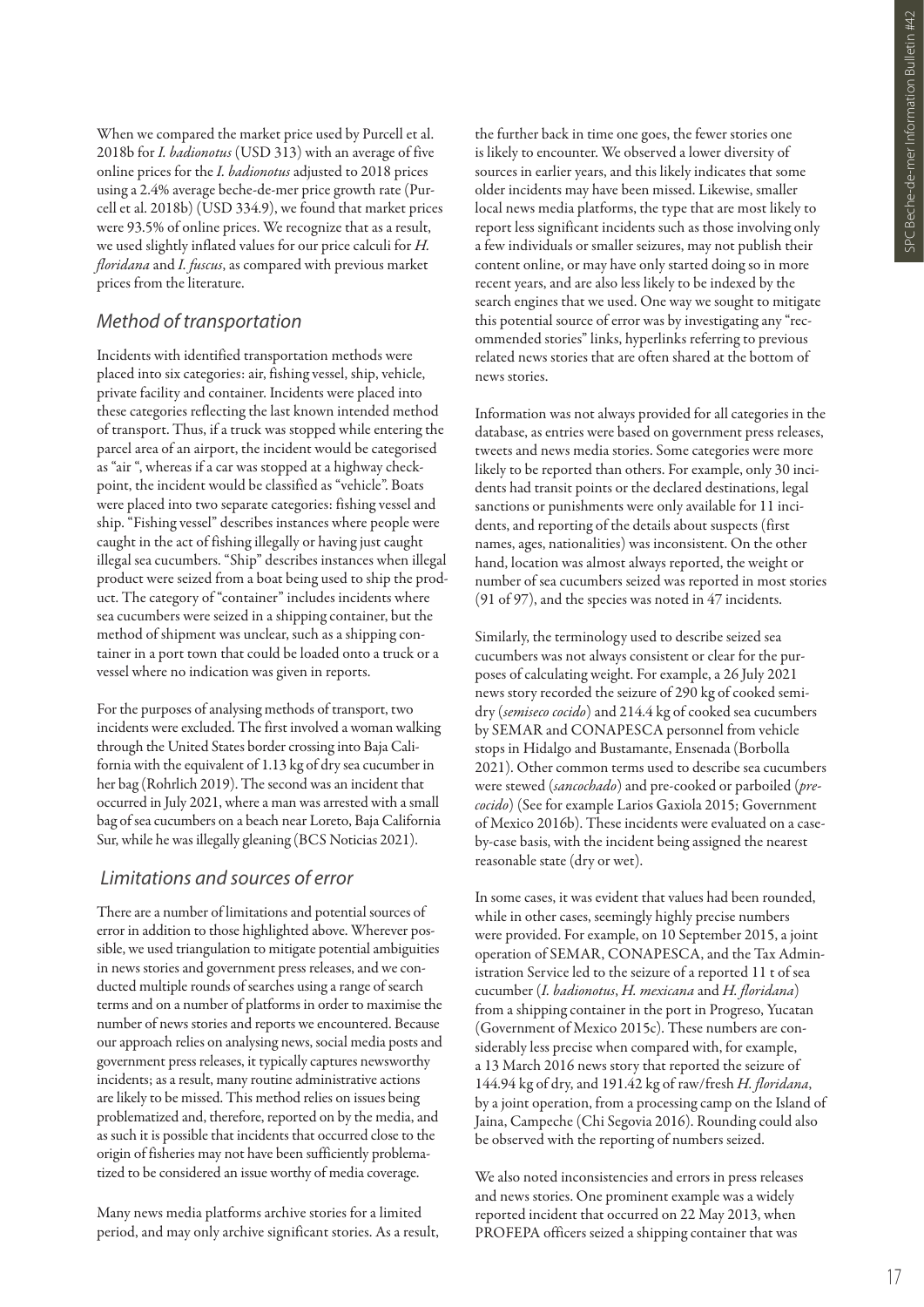being used to transport a variety of illicit marine wildlife products at Ensenada (Baja California) Customs. Along with licit cover products, the container reportedly contained 898,660 dried *I. fuscus*, 78,676 seahorses, along with shark fins and nearly 1000 boxes of dry and frozen totoaba (*Totoaba macdonaldi*) fish maw (swim bladders), mixed in with other legal marine products. However, the same press release later noted that 686 kg of *I. fuscus* and 197 kg of seahorses (*Hippocampus ingens*), and 21 boxes of dry swim bladders and 955 boxes of frozen swim bladders, presumably from totoaba. The press release mentioned that the entire value of the illicit cargo exceeded MXN 2 million (~USD 160,300) (Government of Mexico 2013a; Madrigal 2013; CITES 2014). Something is off with these numbers, however. If we were to estimate the weight of 898,660 dry *I. fuscus* using a per sea cucumber dry weight of 31 g, the result would be well over 27 t of sea cucumbers. This weight is approaching the maximum weight for a 40-foot shipping container without factoring in the weight of the rest of the licit and illicit cargo. Likewise, the value of the cargo seems incredibly low, as 27 t of dried *I. fuscus* would have exceeded USD 10 million, and given that at the time, a single totoaba swim bladder fetched over USD 100,000, the value of 955 "boxes" of totoaba would be astronomical (see Alvarado Matrínez and Martínez 2018; Guilford 2015). In this instance, given the unlikelihood that PRO-FEPA counted every sea cucumber and the aforementioned discrepancies between weights and numbers, we opted to include the much more conservative weight estimates in our dataset. Where errors or discrepancies in news stories and press releases could not be corrected through triangulation, we opted for the more conservative number.

Corruption is another factor that could influence reported values. In one instance in May 2018, law enforcement allegedly seized 600 kg of sea cucumber in Chicxulub, near Progreso, Yucatan, but only 402 kg were eventually presented to the authorities. The local media story suggested that the sea cucumbers could have gone missing as a result of corruption (Chavarría 2018). We should note that we attempted to be as conservative as possible when calculating weights and values, however, while the use of averages (as described above) allows for comparison over time and between regions, it reduces the precision of values.

#### *Mayorquin case*

One of the challenges with studying illicit activities is that they are, by their very nature, covert. When Hong Kong reports that volumes of sea cucumber imports are 1.3 times greater than the total of all global exports, we know that the scale of sea cucumber crime is extensive, and that there is a considerable number of successful sea cucumber poachers and smugglers (Anderson et al. 2011). Because we must rely on reports of instances when illicit activities are disrupted by law enforcement, we can only estimate the actual scale of criminal enterprises. Clearly for every smuggler stopped at a roadblock with a truck full of wildlife products, or a traveller caught with sea cucumbers in their luggage, there are numerous successful smuggling operations, and it is difficult to

conceive of the scale and structure of the broader network within which these individuals operate. However, there are instances when a network is successfully identified, disrupted and dismantled by law enforcement, which provides us a glimpse of the scale and structure of their operations.

Therefore, before examining instances where law enforcement apprehended sea cucumber poachers and smugglers in Mexico, we would be remiss if we did not highlight one particularly salient case, notably the Mayorquin sea cucumber smuggling ring. We must also highlight this case because court proceedings revealed that the perpetrators successfully smuggled sea cucumbers from Mexico to Southeast Asia on at least 16 occasions. Because they were successful, these instances were not captured by our method.

Ramon Torres Mayorquin (father) and David Mayorquin (son) operated a seafood company, Blessings Inc., out of Tucson, Arizona (United States). Through this company, the two smuggled Mexican sea cucumbers from Mexico and into Southeast Asian markets. According to court documents, David Mayorquin handled the ordering of sea cucumbers from Mexico, primarily from the Yucatan, and arranged for products to be sold to Southeast Asian markets, while Ramon Torres Mayorquin received sea cucumbers in Mexico and arranged the practical aspects of moving product across the United States border (US Department of Justice 2018; Hickok 2018). The sea cucumbers were brought into the United States through the Otay Mesa port of entry in California. Once there, Ramon Torres would falsify invoices that included using a "non-existent address", and substantially undervaluing the sea cucumbers. In two instances, the coordination of the payment of bribes to Mexican officials were recorded by the courts, although the defendants were not charged with bribery.

In this way, between 23 January 2010 and 22 July 2012, 16 instances of illicit product with falsified documents were recorded. In total, the court recorded 128,610.5 kg of sea cucumbers (dry), with a total misreported value of USD 733,704 trafficked out of Mexico. The court estimated that the actual value of the over 128 t of sea cucumbers was close to USD 17.5 million when sold to Southeast Asian markets.

The Mayoquins did not have the proper licences or documentation to establish the legality of their products, and they intentionally misreported the value of their shipments (US Department of Justice 2018). Thus, in 2010, they exported 21,780 kg of sea cucumbers from Mexico into the United States in five shipments, and claimed the value to be USD 1.60/kg. In 2011, they exported 54,376 kg of sea cucumbers into the US in six shipments and claimed the value to be USD 1.30/kg. When they made five shipments of sea cucumbers from the United States to Taiwan and Hong Kong in 2012, totalling 52,454.5 kg, they claimed a value of USD 12.00/kg. All of these reported values were as little as one-tenth the actual value of the products (Department of Justice 2017; United States Department of Justice 2018).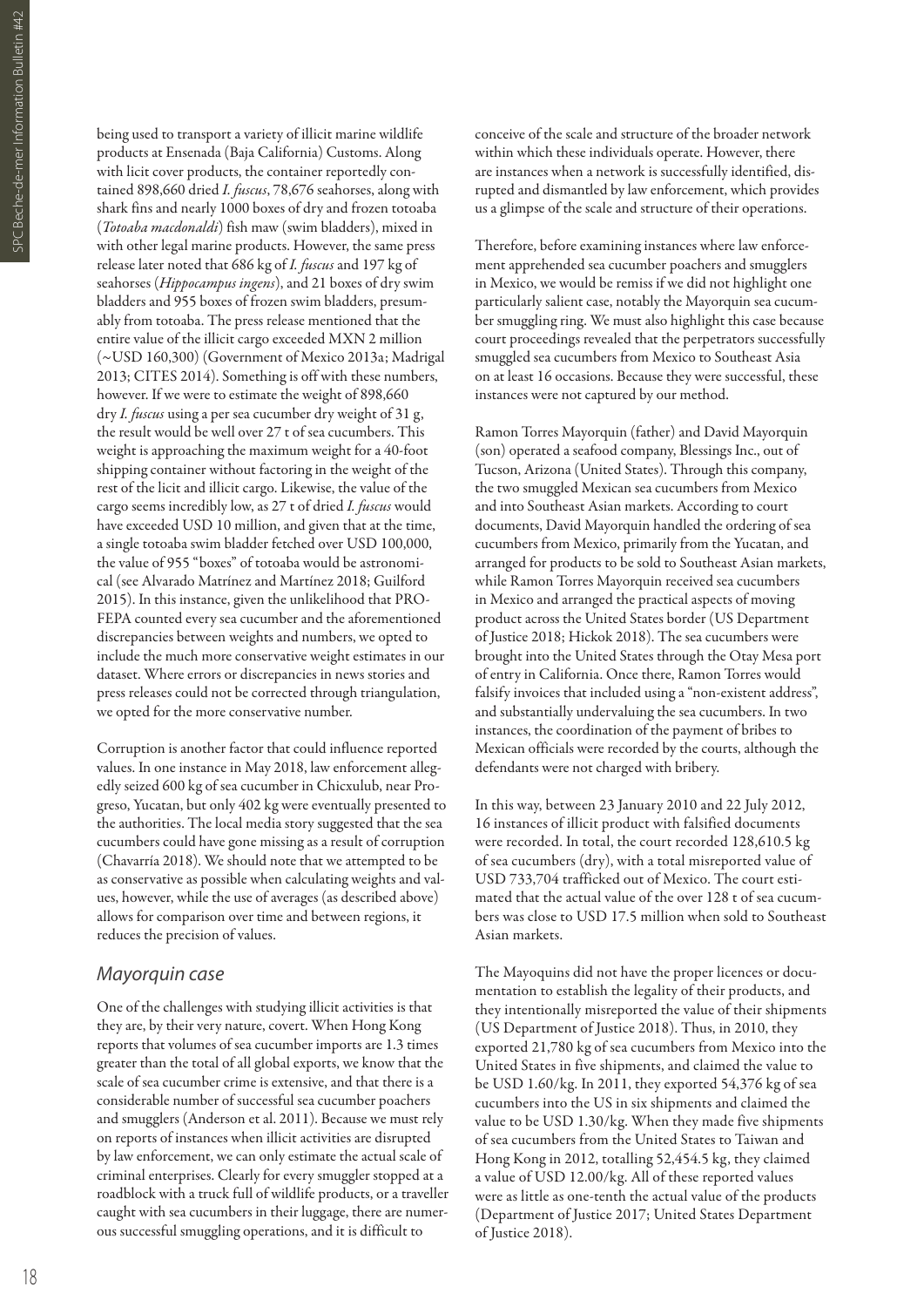On 8 March 2018, David Mayorquin, Ramon Torres Mayorquin and the company Blessings Inc. pled guilty to a 26-count indictment for illegally importing USD 13 million worth of sea cucumbers from Mexico; sea cucumbers that were sold for an estimated USD 17.5 million to Southeast Asian markets. The indictment resulted in the guilty parties forfeiting illegally procured product and profit, and they were required to pay USD 973,490 in fines, USD 237,879 in forfeited assets, and USD 40,000 in restitution to the Mexican government. A large portion of the fine was paid into United States government conservation funds (US Department of Justice 2018). No jail time was awarded to either David or Ramon Mayorquin, despite a number of the charges carrying maximum sentences of between five and twenty years. In addition, the fines were far less than the alleged profits earned by the conspirators over the duration of their operation. Both Mayorquins and Blessings Inc were placed on five years of probation (Putnam 2018; US Department of Justice 2018).

The Mayorquins moved a considerable amount of illicit sea cucumbers out of Mexico and were highly organised and used falsified documents extensively. A more in-depth examination of other incidents across Mexico will help establish whether this case was an outlier or the norm.

# Results and discussion

From news media stories, government press releases, and tweets, we identified 97 instances of sea cucumber crime in Mexico between 1 January 2011 to 1 December 2021 (Table 1). These incidents resulted in 125 arrests and the seizure of the equivalent of 100,611 kg of dried sea cucumbers, with an estimated value of USD 29.55 million (Table 1). The number of incidents was generally on the rise until 2020, when there was a dramatic decrease (Fig. 1). The majority of these incidents (91) occurred in Mexico, while 6 incidents occurred in the United States. Note that our analysis and mapping of Mexican incidents sometimes

**Table 1:** Incidents, weight, arrests, value and boats seized, 2011–2021.

exclude these US incidents. The average weight of each of these six incidents was 28.3 kg, and seizures ranged from 0.8 kg to 78 kg. Five people were arrested in four of the six seizures. Three of the seizures in the US occurred at the San Ysidro port of entry, the land crossing between Baja California, Mexico and California, United States. In all but one instance, the sea cucumbers being smuggled were dry, and in three instances, the species was identified as *I. fuscus*.

# *Modus operandi*

Reviewing individual incidents qualitatively allowed us to gain a better understanding of the *modus operandi* of illicit sea cucumber operations. Here, we will highlight a number of salient observations from the incidents examined. Laundering, false labelling, and the bribing of officials have been common practice among those seeking to smuggle sea cucumbers out of Mexico. However, illegal actions have altered according to the availability of sea cucumbers, and the status of the legal fishery.

When the Yucatan Peninsula fishery was open, cooperatives provided one of the avenues and entities used to launder sea cucumbers. Each fishing season, the principal buyers would go to the cooperatives to auction the catch and associated invoices before they would start fishing. Invoices are required in order to legally sell and transport sea cucumber catches in Mexico. Buyers would store the illegal catch for the entire year and, when the season reopened, they would use the invoices to launder the product. A portion of the sea cucumbers stored would be sold using these recently acquired invoices. Thus, the fishing seasons served both as a time to fish, but also as an opportunity to launder sea cucumbers that were caught illegally out of season or above quotas from the previous season (Pedroza-Gutiérrez and López-Rocha 2021). Elsewhere, Bennett and Basurto (2018) described how when a local harvest exceeds the amount that can be legally transported out of the region, "some permit holders re-used invoices that were not

| Year         | <b>Number of cases</b> | Weight (dry) (kg) | <b>Number of arrests</b> | <b>USD</b> | <b>Boats seized</b> |
|--------------|------------------------|-------------------|--------------------------|------------|---------------------|
| 2011         | 5                      | 1402              | 34                       | 450,935    | $\overline{2}$      |
| 2012         | $\overline{2}$         | 6                 | 6                        | 1448       | $\mathbf 0$         |
| 2013         | 8                      | 8466              | 15                       | 2,322,474  | 9                   |
| 2014         | 10                     | 16,643            | 3                        | 5,258,682  | $\mathbf 0$         |
| 2015         | 9                      | 31,009            | 15                       | 8,713,030  | $\overline{2}$      |
| 2016         | 9                      | 6815              | 6                        | 2,006,994  | 1                   |
| 2017         | 11                     | 10,349            | 8                        | 3,825,755  | $\mathbf 0$         |
| 2018         | 14                     | 1938              | 9                        | 532,954    | 1                   |
| 2019         | 14                     | 19,643            | 19                       | 5,062,481  | $\mathbf 0$         |
| 2020         | 5                      | 582               | $\overline{4}$           | 170,278    | $\mathbf 0$         |
| 2021         | 10                     | 3761              | 6                        | 1,201,923  | $\mathbf 0$         |
| <b>Total</b> | 97                     | 100,613           | 125                      | 29,546,953 | 15                  |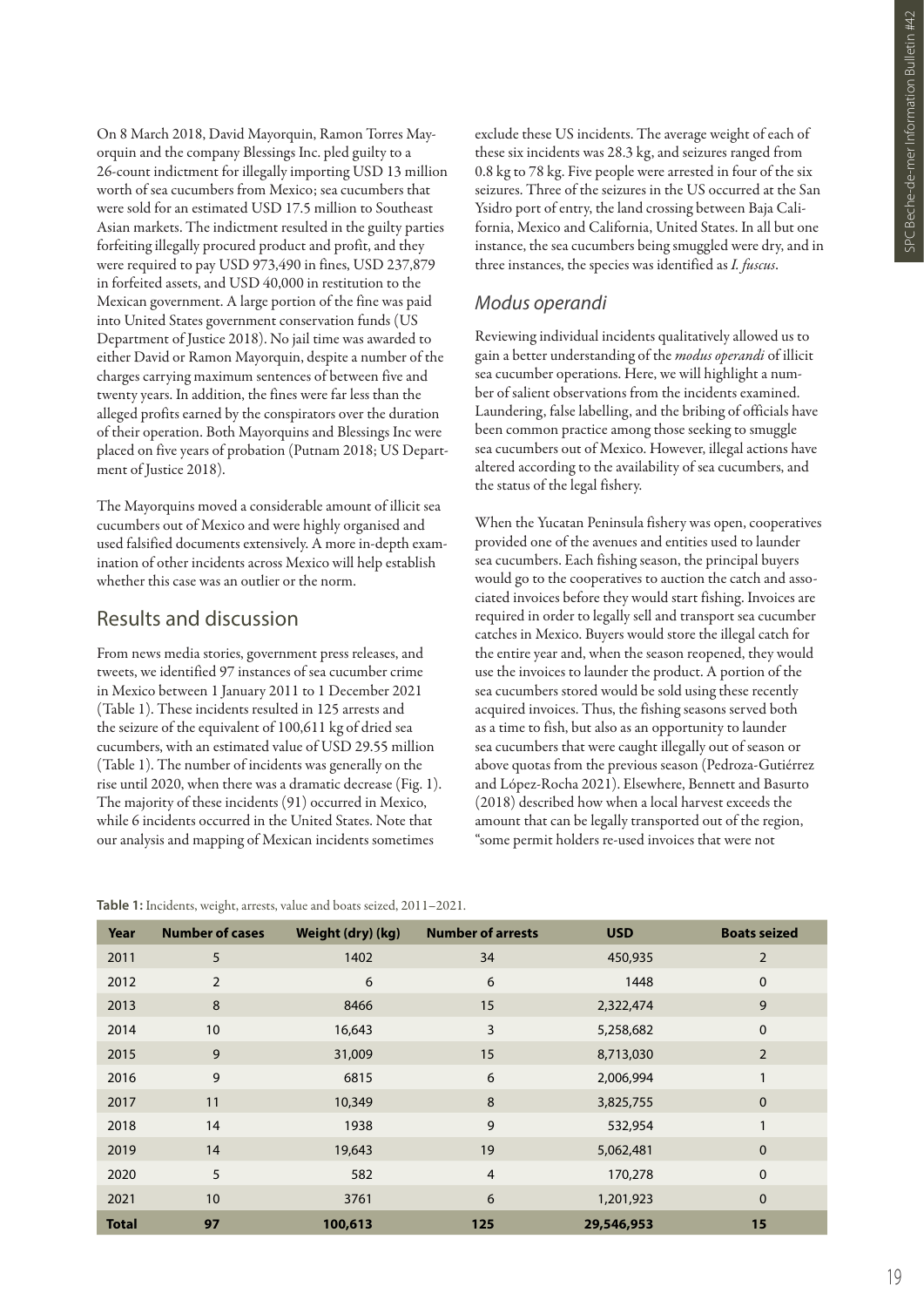inspected upon initial use," while others "froze and stored sea cucumber with the intention of selling it under future quotas during subsequent seasons". Bennet and Basurto (2018:64) describe the rise of an informal market for invoices, whereby "permit holders often sold their invoices to prospecting buyers prior to each season".

Smuggling and mislabelling have evolved with regulatory changes in the fishery. When the legal fishery was in operation, sea cucumbers would often be labelled as another type of seafood (one for which a legal fishery existed). However, in 2019 the Yucatan Peninsula fishery closed and smugglers began falsely labelling sea cucumbers more broadly as seafood and non-seafood products. This is evidenced in the Mayorquin case and in a variety of incidents that we documented. In one incident, a government press release reported that on 30 March 2019, the Mexican Navy seized approximately 12 t of sea cucumbers that had been labelled as peanuts from a shipping container in the port in Manzanillo, Colima (Government of Mexico 2019a). In another incident, 1116 kg of *Holothuria mexicana* and *H. floridana* that were falsely labelled as bonito were seized by authorities at the International Airport in Merida, Yucatan on 16 April 2016 (Government of Mexico 2016c).

Another seemingly common practice is under-reporting or misreporting. In these incidents, those shipping sea cucumbers may have the appropriate paperwork and permissions, but their paperwork does not correspond with the actual state, quantity or weight of the shipment. For example, on 8 April 2014, PROFEPA officials at the Mesa de Otay border crossing in Tijuana, Baja California, seized a shipment of 10,582 individuals of (700 kg) of *I. fuscus*, which exceeded the declared amount by 1759 units and whose state allegedly did not match the accompanying paperwork (Government of Mexico 2014). In another incident in Tijuana, this one on 10 November 2014, PROFEPA was alerted by some irregularities in the documents accompanying a shipment purporting to contain 32,000 dried *I. fuscus*. Upon inspection, officials counted 58,115 sea cucumbers, and so they seized the shipment and arrested the manager of the shipping company (Government of Mexico 2016a).

A number of other factors and *modus operandi* complicate the effective enforcement of sea cucumber fishing laws. As Gore and Bennett (2021:9) note, "illegal fishing and fish trade activity occurs in the same places and often appears quite similar to legal activities." The authors also elaborate how:

…permitted and non-permitted fishers may be fishing in the same areas and authorities lacking specific training may be unable to visually recognize the difference. Boat owners who possess legal permits may simply exceed harvesting quotas or copy permits to use more vessels. Vessels permitted to harvest sea cucumber may also harvest other species for which they are not permitted during the same fishing trip, such as lobster (*Panulirus argus*), octopus (*Octopus maya*), and finfish (e.g., snapper [*Lutjanus campechanus*] and grouper [*Epinephelus morio, Mycteroperca bonaci*]) (2018:9).

In 2016, an investigative piece in *El Universal* (Alvarado et al. 2016), documented a number of instances of what appeared to be the clandestine stockpiling of sea cucumbers. There were a number of incidents where law enforcement found sea cucumbers being stored in warehouses and in private homes (see for example Government of Mexico 2013b; Expreso 2018). And, there were incidents involving sea cucumbers being stored in wineries, whose cellars seem well-suited to storing sea cucumbers between seasons (El Financiero 2019; Diario de Yucatán 2019; Novedades Yucatán 2019, 2021). In one particularly conspicuous incident, a fire at a winery in Merida, Yucatan led to the discovery and seizure of 3463.8 kg of sea cucumbers (see ProgresoHoy 2019a, 2019b).

Illegal trade has also affected processing activities in which women have been the primary participants. In a normal season of legal fisheries, processing camps were situated next to landing sites, and women would take an active role in processing. However, with the closure of fisheries and the rise in illegal fishing, poachers and processors take measures to obscure their processing operations, as such facilities are potentially vulnerable to identification by authorities. As a result, women are no longer as involved in sea cucumber processing as they once were. A number of incidents involved the authorities identifying processing camps in hidden remote locations.

On 12 October 2015, officers from PROFEPA and SEMAR interdicted two small fishing vessels that were actively and illegally fishing for sea cucumbers 150 km south of San Felipe in Baja California. After arresting the two fishers, authorities were then able to identify the location of their processing camp, which was located inside the the Valley of the Candles Flora and Fauna Protection Area [Área de Protección de Flora y Fauna Valle de los Cirios]. Authorities arrested four adults and two minors at the processing camp, for a total of eight arrests, and seized 137 kg of *I. fuscus* along with the fishing vessels (Milenio 2015). Another camp was found operating in this same protected area by PROFEPA, Ministry of National Defence [Secretaría de la Defensa Nacional] (SEDENA), and SEMAR officers on 15 June 2017. On this occasion, authorities seized 256 *I. fuscus* from what they described as an abandoned camp (Government of Mexico 2017a). Federal and state authorities raided and dismantled an illicit sea cucumber processing facility on the remote island of Jaina on 4 March 2016. The island, which is home to an important Maya archaeological site, is located in a poorly accessible corner of Los Petenes–Ría Celestún National Park in Campeche. The authorities disrupted processing operations, and while the perpetrators fled into the park, 144.94 kg of dried, and 191.42 kg of unprocessed, *H. floridana* were seized, along with processing equipment, vehicles and coolers (El Sol De México 2016).

Such sites are ideal for clandestine sea cucumber processing because they are away from prying eyes and offer numerous avenues of escape. Because they are set up in remote locations, poachers can use lookouts and other intelligence assets to tip them off about law enforcement activities in advance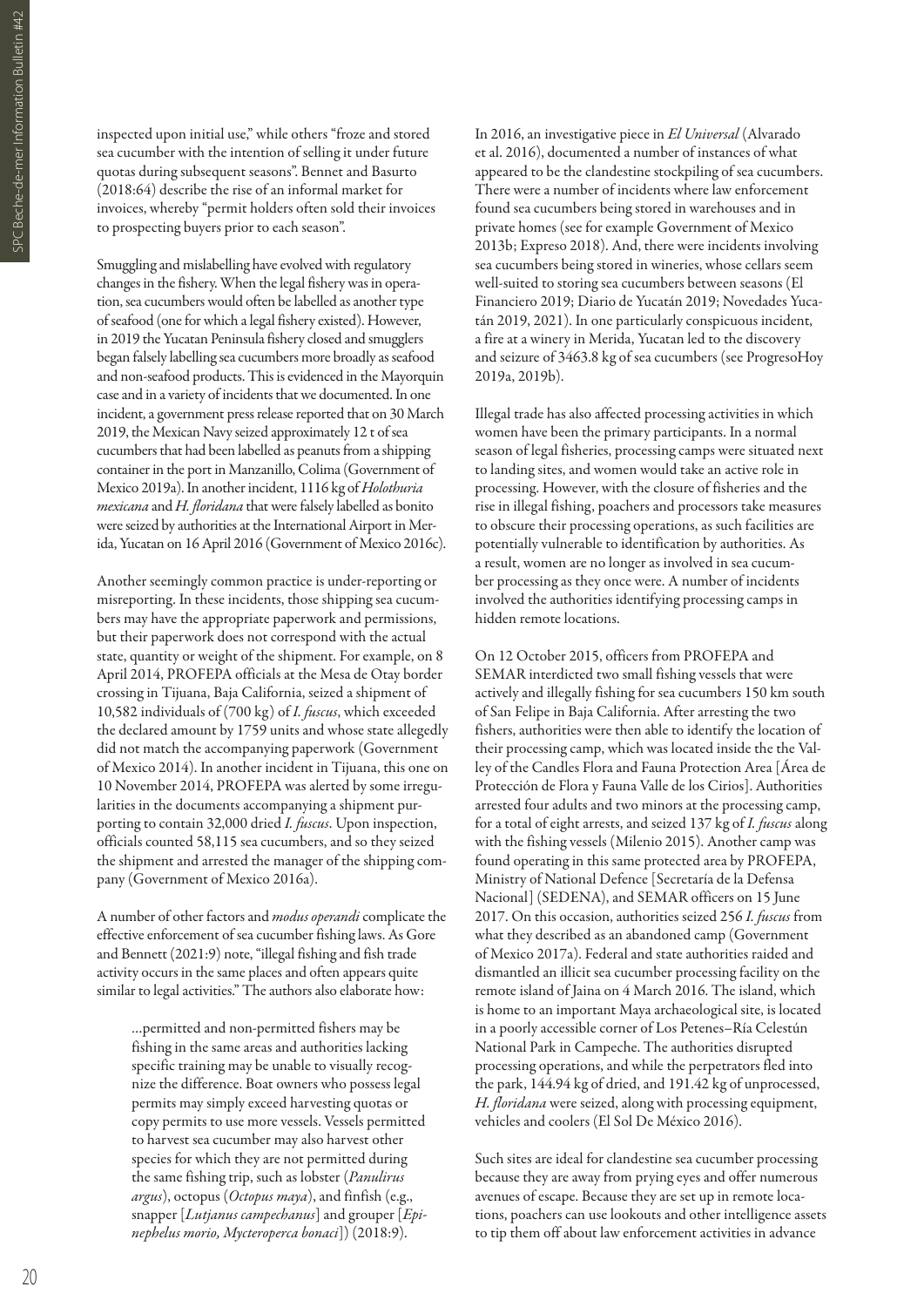of possible raids. According to the local fishing chief in the port of Celestun, Yucatan, poachers have a hidden landing site guarded by armed men. Any person not in association with them might be at risk if approaching the site, with the exception of "gavioteras". Gavioteras (seagulls) are women who approach fishers when they land and offer to do work (such as cleaning the vessel) in exchange for fish or sea cucumbers. Gavioteras can also serve as intelligence and information assets for illicit sea cucumber operations. These women convey valuable information to poachers about the fishing activities and business operations of cooperatives and/or private fishing companies (interview with author, June 2019). On the other hand, Bennett and Basurto (2018:65) report how "a group of women from Celestún, many of whom were wives of co-op members, undertook monitoring efforts to search for temporary camps where patrons were processing sea cucumber either without a permit or outside of the legal season". After locating a camp, the women would report them to the authorities. These efforts were later disrupted by patrons paying bribes to some of the women to alert them as to when monitoring activities were planned. As a result, suspicion within groups led to their disintegration. Adequately monitoring for illegal activities in lightly populated and remote protected areas and parks will remain a challenge for Mexican law enforcement.

Sea cucumbers were typically transported by private vehicle (see for example Huard 2020), or commercial transport vehicle (see Government of Mexico 2017b; El Vigia 2014), and when they were being carried across the border, they might be concealed in a space tire, within hidden coolers or compartments, or concealed among cover products such as licit marine products (Adams 2014; Government of Mexico 2013a; Gore and Bennett 2021:7; Alvarado et al. 2016). While transport typically involved a single vehicle or multiple commercial trucks, on one occasion, smugglers appeared to be employing countermeasures to protect their

shipment from the scrutiny of authorities. On 10 October 2013, Federal Police stopped a truck carrying 4014 kg of sea cucumbers in Cancun, Quintana Roo. At the same time, the police also stopped another vehicle that was apparently operating as a "blocker car". The sea cucumbers were seized and both drivers were arrested (Government of Mexico 2013c).

Corruption was a common feature of many incidents. A number of academic studies report rumours that bribes are "paid to authorities allowed transportation and commercialization of undocumented sea cucumber" (Bennett and Basurto 2018:64; and see Kaplan-Hallam et al. 2017). The payment of bribes at road stops to avoid trouble is common (Pedroza-Gutiérrez and López-Rocha 2021). For example, on 27 March 2019, a transport truck carrying 1500 kg of sea cucumbers was stopped by Federal Police in the verification area at Merida Airport in Yucatan. A newspaper story covering the incident alleged corruption on the part of local customs officials (Grillo de Yucatán 2019). This same news story noted that a previous deputy administrator for customs in Progreso in Yucatan resigned due to allegations of corruption, and that this individual was still running a protection racket relating to customs (Grillo de Yucatán 2019). Allegations of corruption extend beyond officers in the field, and high-ranking officials have been accused of corruption. In an interview with *VICE*, Mexican Senator Daniel Ávila Ruiz accused state and federal authorities of being part of the mafia (Escalante Rosado 2018).

The level of sophistication and organisation of illicit sea cucumber operations appears to be considerable, observable throughout the illicit sea cucumber supply chain. Criminals operate their own fleets of vessels, processing and drying facilities, warehousing, and transport networks, armed security for shipments, and employ bribery, corruption and false documentation to facilitate the flow of their illicit products.



**Figure 1.** Number of incidents of sea cucumber crime by region, 2011–2021.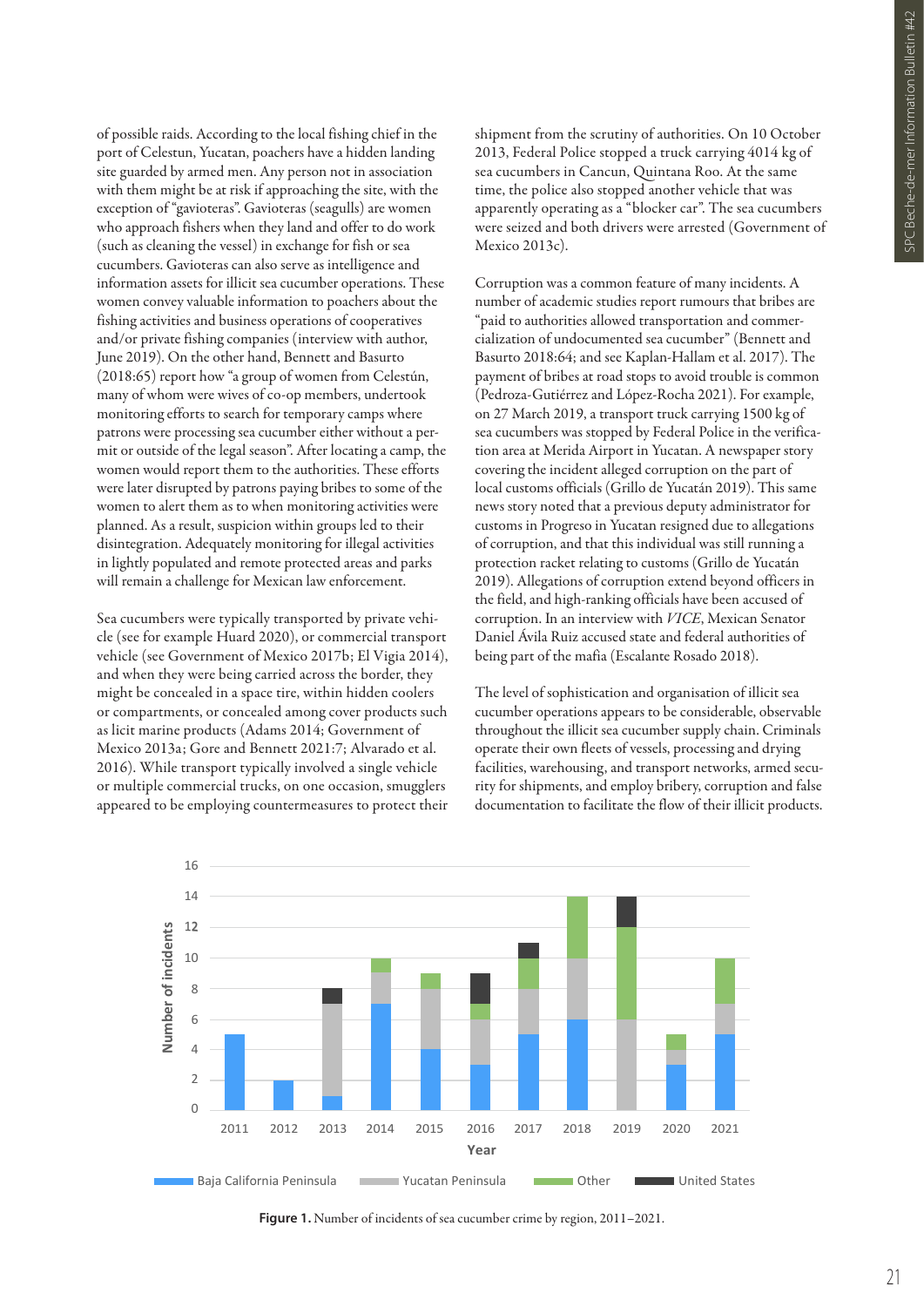

Figure 2. Weight (dry) of sea cucumbers seized, and the number of arrests and incidents, 2011–2021.

#### *Documented arrests*

The average number of people arrested per incident was 1.3 but ranged between 0 and 24, with a mode of 0. The number of incidents and arrests that occurred in the United States (4) have been excluded from Table 2. In addition to arrests, authorities seized 15 boats, along with a variety of equipment (e.g. fishing gear, dive equipment) (Table 1). The seizure of boats is significant, as boats are heavily relied on by fishers to harvest marine wildlife. Oftentimes, asset forfeiture is one punitive tool used by law enforcement. Given the number of incidents, the number of boats seized appears low, although arrests on active fishing vessels were less common, occurring on only eight occasions. It should be noted that these incidents resulted in a larger number of arrests (an average 7.6 arrests per incident).

Arrests on land were recorded in 34 out of 97 incidents, and when arrests occurred on land, an average of 1.9 people were arrested. Overall, 64 (51.2%) arrests occurred on land and 61 (48.8%) occurred on active fishing vessels. Thus, while rare, at-sea interdictions tended to result in more arrests than land-based incidents, which is consistent with the fact that it takes more personnel to operate an active fishing vessel than to transport illicit cargo in a vehicle or stockpile sea cucumbers in a warehouse. By far the largest number of arrests resulting from one incident took place on 22 September 2011, when a joint operation of PROFEPA, SEMAR and the Attorney General's Office arrested 24 fishers in seven vessels, along with 387 kg of illegally caught *I. fuscus* in the Calamajué fishing ground, off the coast of Ensenada in Baja California (El Vigia 2011) (Fig.2).

Given the number of people involved in both sea- and land-based operations, it is apparent that sea cucumber operations are coordinated, and that most would meet international definitions of organised crime (see Phelps Bondaroff et al. 2015). The United Nations Convention against

Transnational Organized Crime, for example, defines an organised crime group as:

a structured group of three or more persons, existing for a period of time and acting in concert with the aim of committing one or more serious crimes or offences established in accordance with this Convention, in order to obtain, directly or indirectly, a financial or other material benefit (United Nations General Assembly 2000:2(a)).

The number of arrests per incident is low when compared to incidents in India and Sri Lanka, where an average of four people were arrested per incident (Phelps Bondaroff 2021). This can be partially explained by the fact that many of the incidents involved the seizure of shipments at airports and from transport trucks. In these incidents, the general practice is that products are seized, but the driver(s) of the vehicle was not often arrested, likely owing to the fact that many of the truck drivers or shipping company staff were unaware of the nature of the cargo they were transporting. For example, on 28 May 2019, Federal Police seized 44 boxes of sea cucumber from the cargo hold of a commercial aeroplane at the Mexico City International Airport. The boxes contained 1,041 kg of dried sea cucumber from Merida, Yucatan (Government of Mexico 2019b).

Most incidents (45%) occurred in the region of the Baja California Peninsula sea cucumber fishery (Baja California (41%) and Baja California Sur (4%), while 34% of incidents occurred on the Yucatan Peninsula: Yucatan (25%), Quintana Roo (6%) and Campeche (3%) (Figs. 1 and 3). Mexico City was also another major location for incidents, comprising 8% of incidents (combined with "Other" category in Fig. 3). It is noteworthy that despite the Yucatan Peninsula comprising 34% of sea cucumber crime incidents, this region constituted 71% of the overall weight of sea cucumber seized; whereas the Pacific and Baja California comprised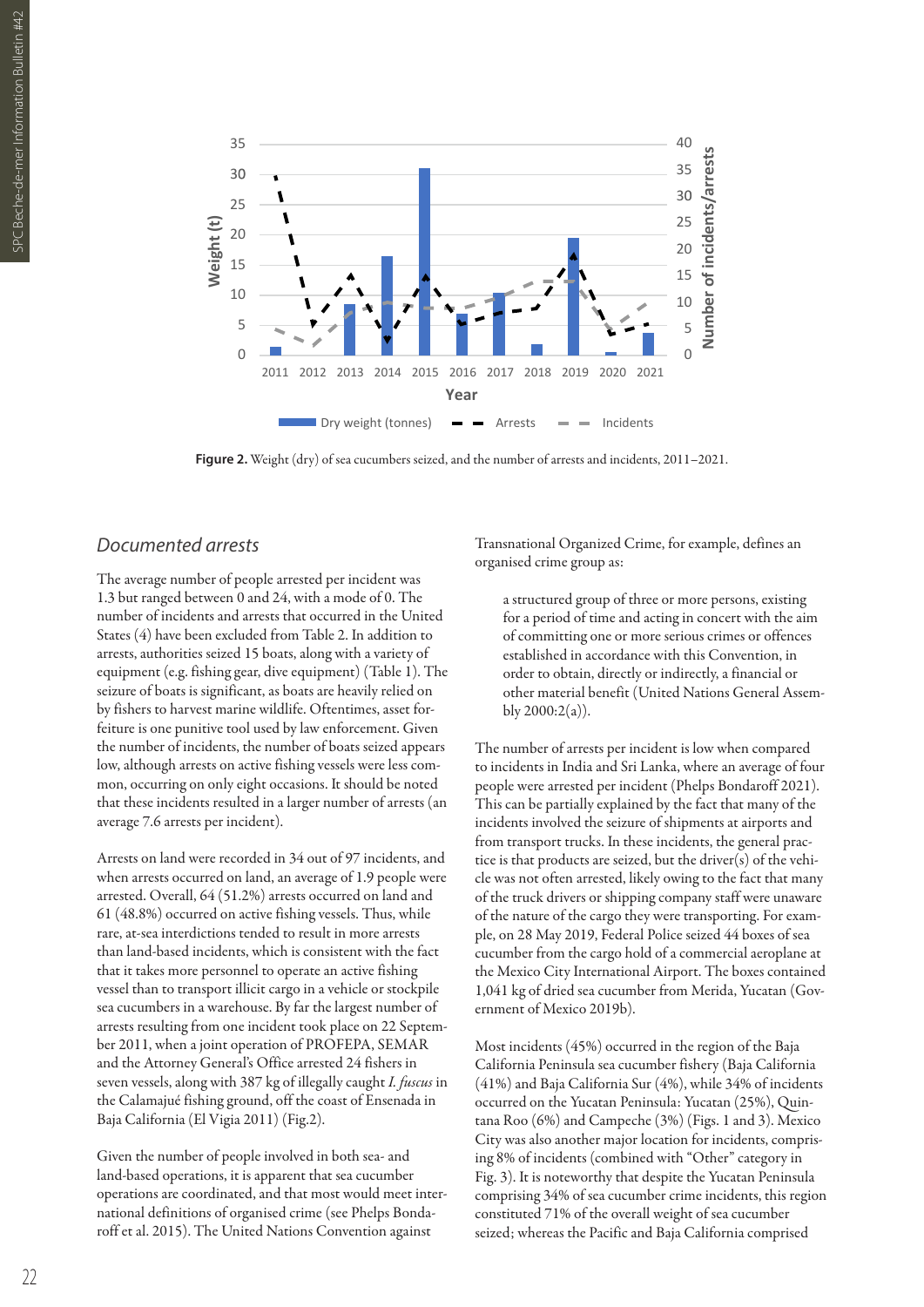45% of incidents constituting 12% of overall weight of sea cucumbers seized. This is likely explained by the fact that sea cucumber populations in the Baja California Peninsula were already depleted prior to the time frame studied.

The transportation and storage method was identified in 92 of 97 incidents (94.8%), with 2 incidents not fitting our categories and thus having been excluded from the following numbers. The most common mode of transportation was "vehicle", representing 31 out of 90 (34.4%) of incidents, followed by "air" (17 or 18.8%) and "shipping vessels" (3 instances or 3.3%). The number of instances where fishing vessels were interdicted (11 or 12.2%) was low by contrast. This reflects the challenges faced by law enforcement when trying to monitor large maritime areas. Rather than focusing monitoring and enforcement at sea, it appears as though Mexican law enforcement relies more heavily on land-based actions, specifically road blocks. Seizures occurred in private storage facilities (e.g. warehouses, wineries, private homes) on 20 occasions (22.2%), and these are explored in more detail below.

While many arrests were reported, there were few news stories about prosecution, conviction and sentencing. News stories and government press releases would often include mention of the maximum fines and sentences associated with the reported crimes, and a handful of incidents detailed court proceedings (see for example Adams 2014), but follow-up stories noting the actual punishments levied were rare. Actual sentences for criminals successfully prosecuted for sea cucumber-related crimes were only recorded in eight incidents. One incident was that of Alan Ren, a United States citizen and owner of two Chinese restaurants in New York. He and his girlfriend, Wei Wei Wang, a Taiwanese woman, were arrested by United States authorities at the San Ysidro Port of Entry in February 2016 with 78 kg of dried sea cucumber and 37.6 kg of frozen black abalone in a suitcase. Ren ultimately pled guilty. He was sentenced to 10 months in prison, and was required to pay a USD 7500 fine and USD 16,600 in restitution to Mexico. Wang was ultimately acquitted on four charges, including smuggling and the unlawful importation of wildlife (see Government of Mexico 2018; Davis 2018; Fox 5 2017).

In another incident from the United States, former Border Patrol Agent Cesar Daleo was given concurrent sentences of 30 and 24 months, respectively, for his role in fentanyl and sea cucumber smuggling conspiracies. The US Attorney's Office claimed that Daleo had paid someone to smuggle *I. fuscus* into the US at least 80 times between 2014 and 2016. He was also charged with conspiring to distribute 4-anilino-N-phenethyl-4-piperidine (4ANPP), a primary ingredient in fentanyl. Daleo was initially apprehended on 29 August 2017 when trying to enter the US from Mexico with a package containing what he believed to be 4ANPP. US Customs and Border Protection had previously intercepted the package sent from China at the Los Angeles International Airport, and replaced the 4ANPP with a harmless substance, before sending it back in transit, to the post office in San Ysidro, from whence Daleo recovered it. Daleo had worked as a border agent for 11 years, and was allegedly the leader of a larger network, which

was under investigation and being surveilled by authorities (Alvarado 2018; Avitabile 2019). In one other incident, a federal judge in San Diego in the US, sentenced Claudia Castillo, a Mexican citizen from Tijuana, to eight months in prison and ordered her to pay USD 12,000 in restitution to the Mexican government for smuggling sea cucumbers from San Ysidro into the US in 2018 and 2019. The estimated value of the sea cucumbers Daleo smuggled exceeded USD 250,000 (Associated Press 2020; Pozzi 2021).

Despite two of the aforementioned incidents featuring women, the vast majority of people arrested for sea cucumber poaching, smuggling and related crimes in Mexico according to media coverage were men. We know women can assume a number roles in wildlife crime, and also in fisheries governance (e.g. Agu and Gore 2020), including offenders, victims, defenders and influencers. At the same time, it is well documented that women's role along the fisheries value chain is mostly concentrated in processing and transformation activities, and it is still rare to see a fisherwoman (Pedroza-Gutiérrez 2019). The lack of media coverage about the roles of women in sea cucumber crime in Mexico is noteworthy, although it is beyond the scope of our data to determine why the roles of women are not being more comprehensively profiled in the media.

Another feature of incidents where sentences were reported was the modest value of the fines levied and light prison sentences. In addition to the preceding, incidents where fines were reported included the following.

- In February 2020, a fisher from Progreso in Yucatan, was sentenced to 11 months in prison and ordered to pay a fine of MXN 14,681 (~USD 787), after he was caught with 154.1 kg of sea cucumbers in his fishing vessel (ProgresoHoy 2020).
- In January 2020, a court in Yucatan sentenced a man to one year in prison and a fine of MXN 24,260 (~USD 1287), and MXN 154,534 (~USD 8,200) after he was caught illegally transporting 572.35 kg of dried *H. floridana*, while on a suspended sentence for a previous sea cucumber smuggling offence (Diario de Yucatán 2020; Rompecabeza 2020).
- John Jaimes Torres, a Tijuana resident, was given a sixmonth prison sentence and ordered to pay USD 10,000 in restitution to the Mexican government for attempting to smuggle 136 kg from Mexico into the United Stataes in his truck at the Otay Mesa Port of Entry in 2019. News articles noted that the value of the sea cucumbers exceeded USD 60,000 (Huard 2020).

One feature that is apparent in all of these incidents is the discrepancy between the value of the smuggled goods and the fines and restitution levied. It is the case, as with many forms of wildlife crimes, that fines and punishments are lower than the value of the seized cargo, and low as compared with punishments handed out for smuggling other illicit goods.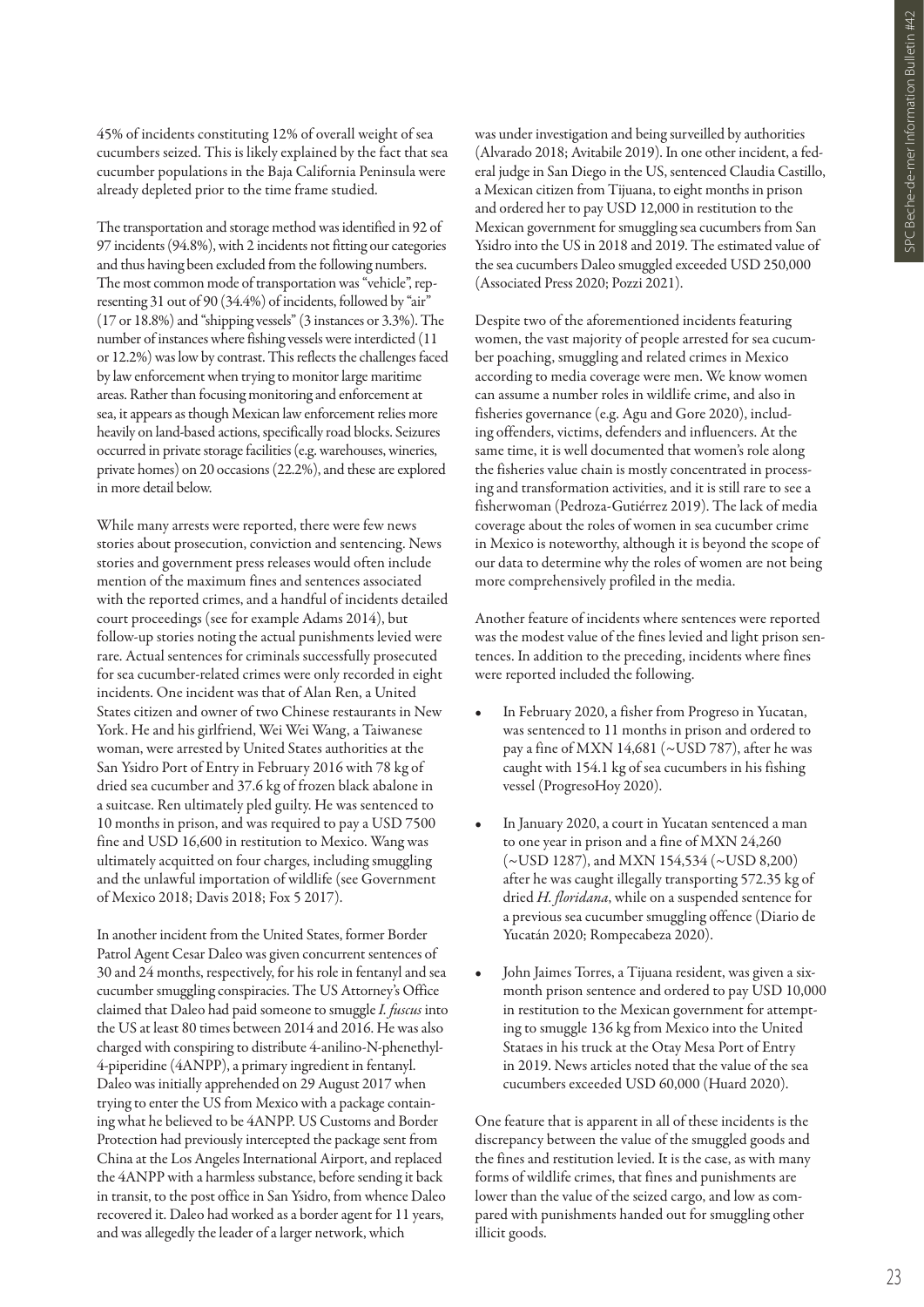#### *Weights of seizures*

Between 1 January 2011 and 1 December 2021, authorities in Mexico and the United States seized 100,611 kg of illicit sea cucumbers (Table 1). The weight of seizures ranged from 0.3 kg to 12,000 kg, with the average weight of sea cucumbers seized per incident being 1037 kg. The largest individual seizure occurred on 31 March 2019, in which SEMAR and PGR officials seized 12,000 kg of sea cucumbers from a shipping container in Manzanillo, Colima and arrested two people. The shipment, which was destined for Shanghai, China was labelled as "peanuts", when it actually contained dried *H. mexicana* and *H. floridana* (Government of Mexico 2019a; Pinto 2019). We should also note that Federal Police seized 17,000 kg of dried *I. badionotu*s at Cancun International Airport on 20 May 2015, but this was treated as two separate entries because 11 t were bound for Hong Kong, while 6 t were being shipped to Florida (United States) (Government of Mexico 2015a).

The greatest weights of sea cucumbers seized during our study period were those seized in 2015 (31,009.2 kg) and 2019 (19,642.6 kg) (Table 1, Fig. 2). We were only able to identify two seizures in 2012, both of which occurred in the US. The average size of individual seizures has been decreasing over time, since a peak in 2015 (Table 1), which is consistent with declines in sea cucumber populations over time. A similar downward trend is not quite as apparent with respect to arrests and incidents (Fig. 2). This suggests that while illegal fishing has continued after the closure of overexploited fisheries, the amount of sea cucumbers being extracted is on the decline, hence smaller shipments. A decline in the size of seizures could serve as an indicator of an overexploited fishery.

The majority of sea cucumbers, by weight, were seized in the Yucatan Peninsula (71%) at Yucatan (43%), Quintana Roo (26%) and Campeche (2%), while 12% of sea cucumbers by weight were seized in Baja California. The scale of seizures in the Yucatan Peninsula peaked in 2014, and has generally declined since this time (Fig. 3).

It is interesting to note the rise of Mexico City, and specifically the Mexico City International Airport, as a major exit point for illicit sea cucumbers in 2018 and 2019, and the site of arrests. Seizures in Mexico City were typically small (seven total, averaging 259 kg), with the average being lower as a result of a number of incidents involving individuals being caught attempting to smuggle small amounts of sea cucumber out in their personal luggage. This compares to incidents in Tijuana International Airport (5), where the average size of seizures was 123 kg, with weights ranging between 3.4 kg and 281 kg. In contrast, at Cancun International Airport in Quintana Roo there were four seizures, ranging between 2100 kg and 11,000 kg, with an average of 5438 kg. Similar to Tijuana International Airport, the Tijuana border crossing saw seizures that were considerably smaller than those at Cancun International Airport. The average size of the eight seizures that involved crossing the United States/Mexico Border at Otay May Port of Entry in

Tijuana was 401 kg, with seizure sizes ranging from 0.8 kg to 1794.1 kg. This disparity reflects the tendency for the Yucatan fishery to have considerably larger weights involved in seizures.

It should be noted that sea cucumbers seized in one state does not necessarily mean the sea cucumbers originated from that state. Sea cucumbers transiting through the major export points – Cancun Airport, Merida Airport, the Port of Progreso, Mexico City and Tijuana – could have originated anywhere in Mexico. That being said, we found no instances involving the seizure of *H. floridana* or *H. mexicana* in Tijuana, and it would make little sense to transport sea cucumbers from Baja California or Yucatan to Quintana Roo for export.

#### *Value of seizures*

The total estimated value of Mexican sea cucumbers seized by authorities over the time period we examined was USD 29.5 million, of which all but USD 50,000 was seized by authorities in Mexico. The value of the average seizure was USD 304,608, and the most valuable seizure was USD 3.2 million. On 20 May 2015, Federal Police at customs at Cancun International Airport seized 11 tonnes of dried *I. badionotus*, destined for Hong Kong, with an estimated value of USD 3.2 million. On the same day, the Federal Police also seized 6 tonnes of dried *I. badionotus* destined for Florida in the US, with a value of USD 1.7 million, and a combined value of USD 4.9 million (Government of Mexico 2015a).

The value of the seized sea cucumbers is considerable, especially when we consider that this does not represent all of the illegally caught sea cucumbers; there is an unknown but not insignificant number of successful smuggling efforts. The value of seizures is also large when contrasted to the size of the legal sea cucumber fishery. Estimated values of annual Mexican sea cucumbers vary. According to CONAPESCA data quoted in one news story, between 2014 and 2018, 5736 t of sea cucumbers were caught in Mexico, with an estimated value on the beach of MXN 178.86 million (USD 9.32 million, 2018 dollars) (Pradilla 2019). Another news story quoted official data saying that the annual market value of Mexico's sea cucumber exports from 2014 to 2017 amounted to USD 126 million, or more than USD 30 million a year (Terrazas 2020). While these numbers are relatively imprecise, they throw into sharp relief the value of seized sea cucumbers, which amounts to at least USD 3 million a year, or at least 10% of the value of the annual legal catch.

#### *Species*

The species of sea cucumbers was identified in 47 out of 97 incidents, and in three incidents more than one species was reported. The most commonly trafficked species was *I. fuscus* (29 incidents total), followed by *I. badionotus* (12 incidents), *H. floridana* (6 incidents), and *H. mexicana* (3 incidents). It is interesting to note that there were no recorded seizures of *H. floridana* or *H. mexicana* prior to 2015 (Table 2).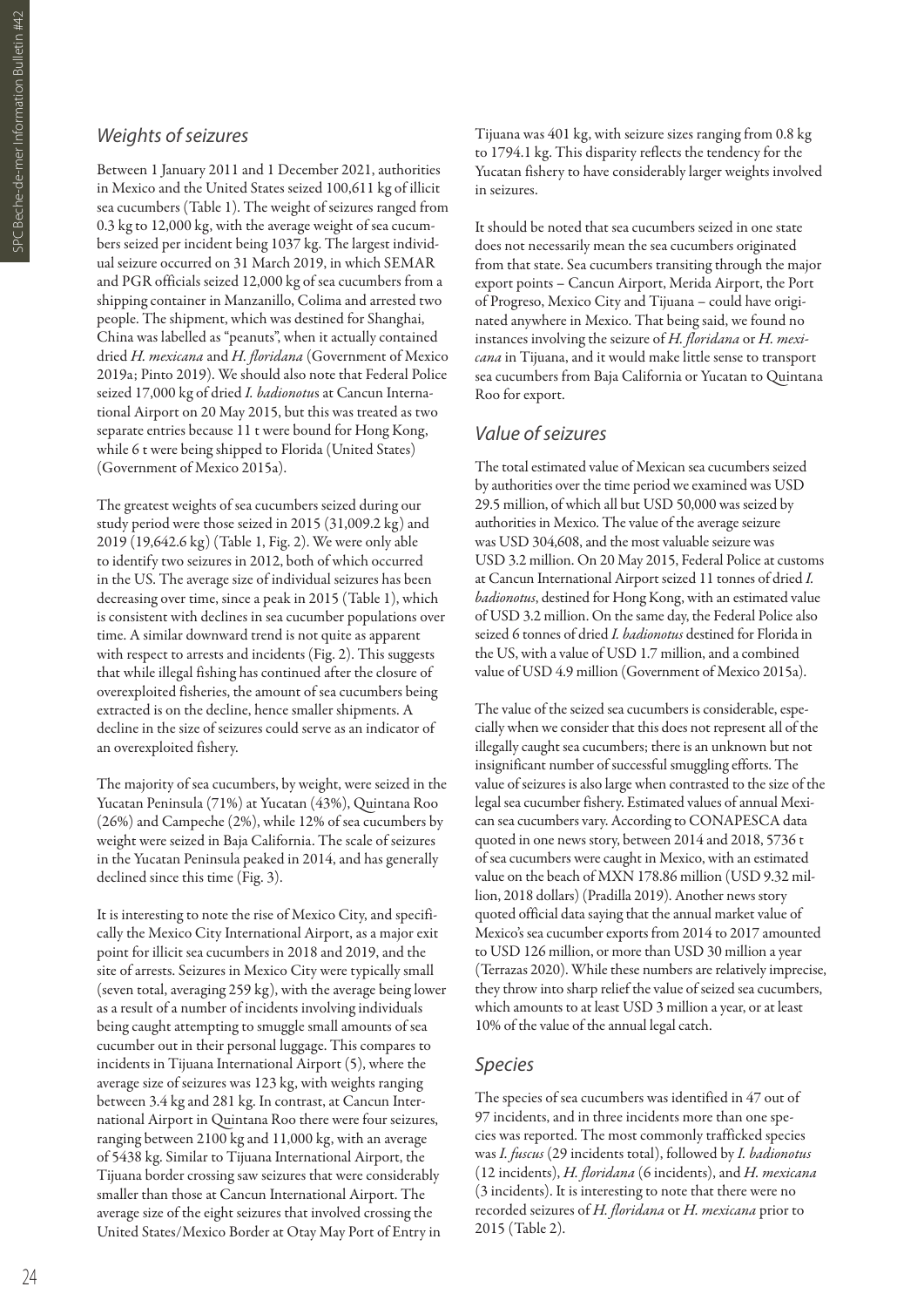

Sea cucumbers were found with other illicit commodities in 28 out of 97 incidents. The three most common categories were "marine products" (30), "live animals" (12), "drugs" (4) and "guns" (2). The most common marine species and/ or products were seahorses (6), octopuses (4), totoaba (4), shark fins (4) and abalone (3). Live animals included baby crocodiles on two occasions, as well as tropical birds and other reptiles. Drugs included methamphetamines, marijuana, opioids, and precursors. In a majority of incidents (59%), when associated commodities were identified, they fell into the category of "marine products". This is consistent with the idea that clandestine networks are used to traffic a variety of products from different wildlife, as well as other illicit products. After all, many trafficked endangered species, such as abalone and totoaba, are even caught in similar locations by the same fishers, and sometimes using the same methods. It is too soon to draw any conclusions from the appearance of a number of recent incidents involving the seizure of live exotic animals such as turtles and baby alligators alongside dried marine products that have appeared in a number of more recent incidents (Novedades Yucatán 2021; Anaya 2021).

In the incidents involving drug seizures, the sea cucumbers appeared to be a minor component of the operation, and there were no instances of large amounts of sea cucumbers being found with large amounts of drugs or drug precursors. In November 2021, Michoacán Police in coordination with PGR, raided a home in Apatzingán that was being used to manufacture drugs for the United Cartel [Cárteles Unidos]. Along with 1 kg of fentanyl, authorities found a variety of precursors (e.g. acetone, caustic soda), cocaine, marijuana, and 2.5 kg of sea cucumbers (InfoBae 2021). Given the situation, it was clear that the focus of the criminal enterprise was drugs, although the presence of sea cucumbers certainly

raises questions. In another incident, between 31 January and 2 February 2020, law enforcement in and around Ensenada in Baja California engaged in a series of raids. Over 72 hours, they arrested 505 people, including a significant number of individuals with outstanding warrants, and others for a variety of crimes, including burglary, theft and other property crimes, manslaughter, drug and firearms offences, and two instances of environmental crimes. At the same time, authorities seized a .22 calibre revolver, drug paraphernalia, and 18 sea cucumbers (El Vigia 2020). In this incident, the small number of sea cucumbers did not appear to be part of some broader smuggling operation. Finally, Federal Police seized 112 litres of liquid methamphetamine (labelled as paint thinner), along with 20 kg of sea cucumbers on 9 April 2018 (El Vigia 2018). Unfortunately, no additional details concerning this incident were available.

# *Geographic distribution*

When all identified incidents are mapped, there are evident sea cucumber crime hotspots in Baja California Peninsula and the Yucatan Peninsula, which is consistent with these areas being the key sea cucumber fishing regions in Mexico. Also of note are a number of areas of concentration: in and around Merida, Yucatan and, to a lesser extent, Cancun; Tijuana, in Baja California, particularly the ground border crossings and airport; and Mexico City, specifically Mexico City International Airport (Fig. 4). Tijuana has consistently been a key point for exporting sea cucumbers, while Mexico City has only become a key exit point since 2018.

Mapping the number of incidents and weight seized by state over time revealed a number of interesting trends. The circles on the heat maps are all relatively proportional so that they represent the difference in scale of the total weight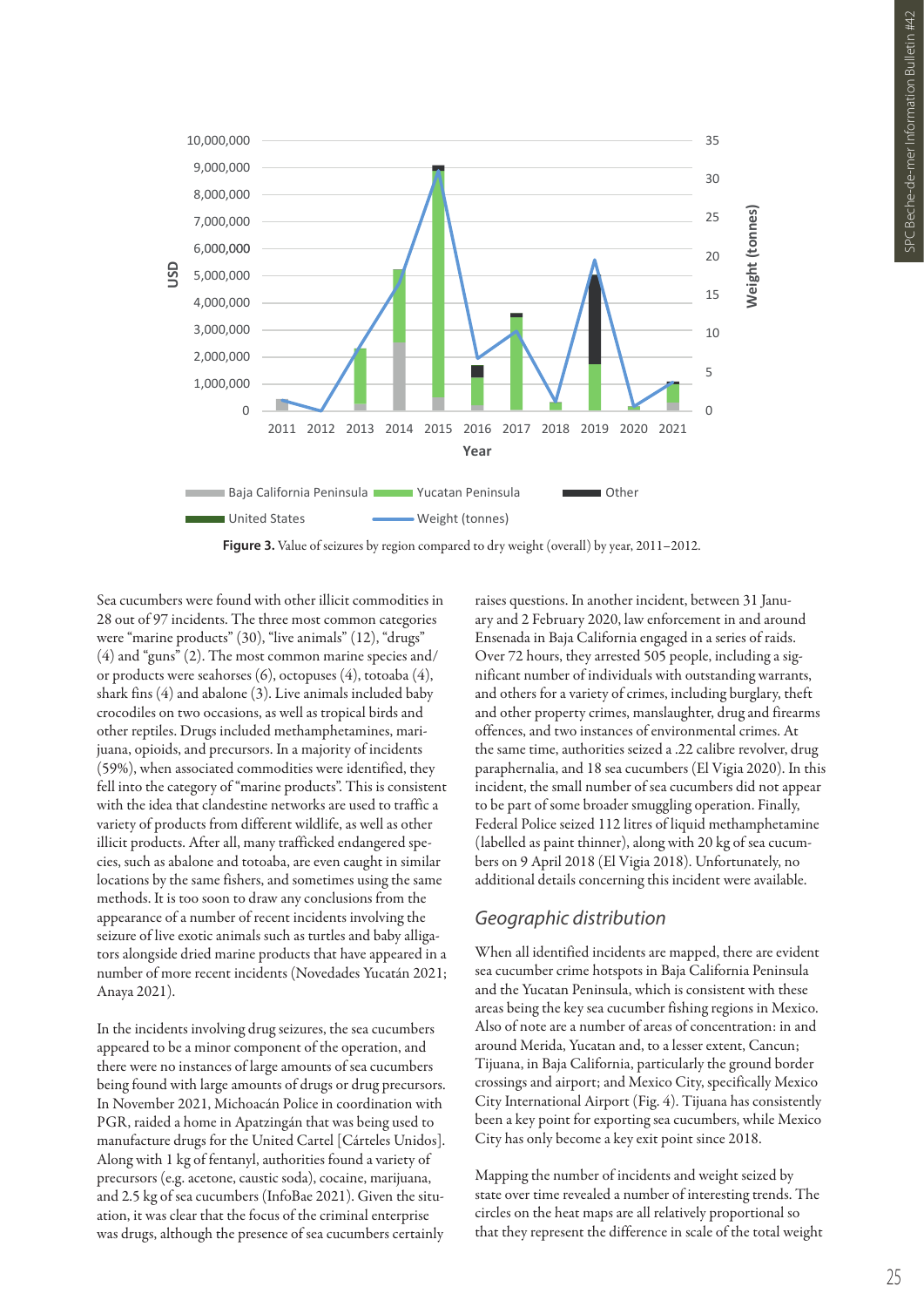| Year         | I. badionotus  | I. fuscus      | H. floridana  | H. mexicana    |
|--------------|----------------|----------------|---------------|----------------|
| 2011         | $\Omega$       | $\overline{4}$ | $\Omega$      | N              |
| 2012         | $\overline{0}$ | 0              | $\Omega$      | 0              |
| 2013         | 2              | $\overline{2}$ | $\Omega$      | $\overline{0}$ |
| 2014         | $\overline{2}$ | $\overline{2}$ | $\Omega$      | 0              |
| 2015         | 4              | 5              |               |                |
| 2016         | $\Omega$       | 4              | $\mathcal{P}$ |                |
| 2017         |                | 6              | $\Omega$      | 0              |
| 2018         | $\mathfrak{D}$ | 5              |               | ი              |
| 2019         |                |                |               |                |
| 2020         | $\Omega$       | $\Omega$       |               | 0              |
| 2021         | $\Omega$       | O              | O             |                |
| <b>Total</b> | 12             | 29             | 6             |                |

**Table 2:** Species of Mexican sea cucumbers found in seizures, 2011–2021



**Figure 4**. Sea cucumber seizures across Mexico, 2011–2021.

(Fig. 4) or number of incidents (Fig. 6) of each region, over time. Due to limited number of seizures in Baja California Sur, we merged seizures from this state with Baja California, while this was not done for states on the Yucatan Peninsula because each state had a sufficient number of incidents to register on the maps. Note that each map represents two years, and that they begin with 2012, given that there were limited data for 2011.

These maps reveal how early incidents of sea cucumber crime began in Baja California, reaching their height in 2013 and 2014, after which time the majority of incidents shifted to states on the Yucatan Peninsula (Fig. 4). The number of incidents between regions is relatively similar, with the Baja fishery having 36 incidents and the Yucatan Peninsula fishery having 31 between 2012 and 2021 (Fig. 6). However, the heat maps (Figs. 5 and 6) also reveal a discrepancy between the two major sea cucumber fishing regions in Mexico, namely that while there may be a consistent

number of incidents in the Baja California Peninsula, the scale of these incidents (by weight of sea cucumber seized) is considerably lower than seizures occurring on the Yucatan Peninsula. Seizures associated with the Baja California Peninsula fishery had an average weight of 316 kg (ranging between 0.3 kg and 2500 kg), and over all, authorities seized the equivalent of 11,832 kg of dry sea cucumber. On the Yucatan Peninsula in contrast, the average weight of sea all cucumbers seized per incident was considerably greater, at 2291 kg (ranging between 3.4 kg to 11,000 kg), which amounts to the equivalent of 71,015 kg of dry sea cucumber. The average weight of a seizure of sea cucumbers from the Yucatan Peninsula was 7.2 times greater than seizures from the Baja California Peninsula. This can be explained in part by the fact that sea cucumber populations in the Baja California Peninsula fishery are depleted such that it is no longer possible for poachers to extract large quantities, and by extension, large seizures are rare.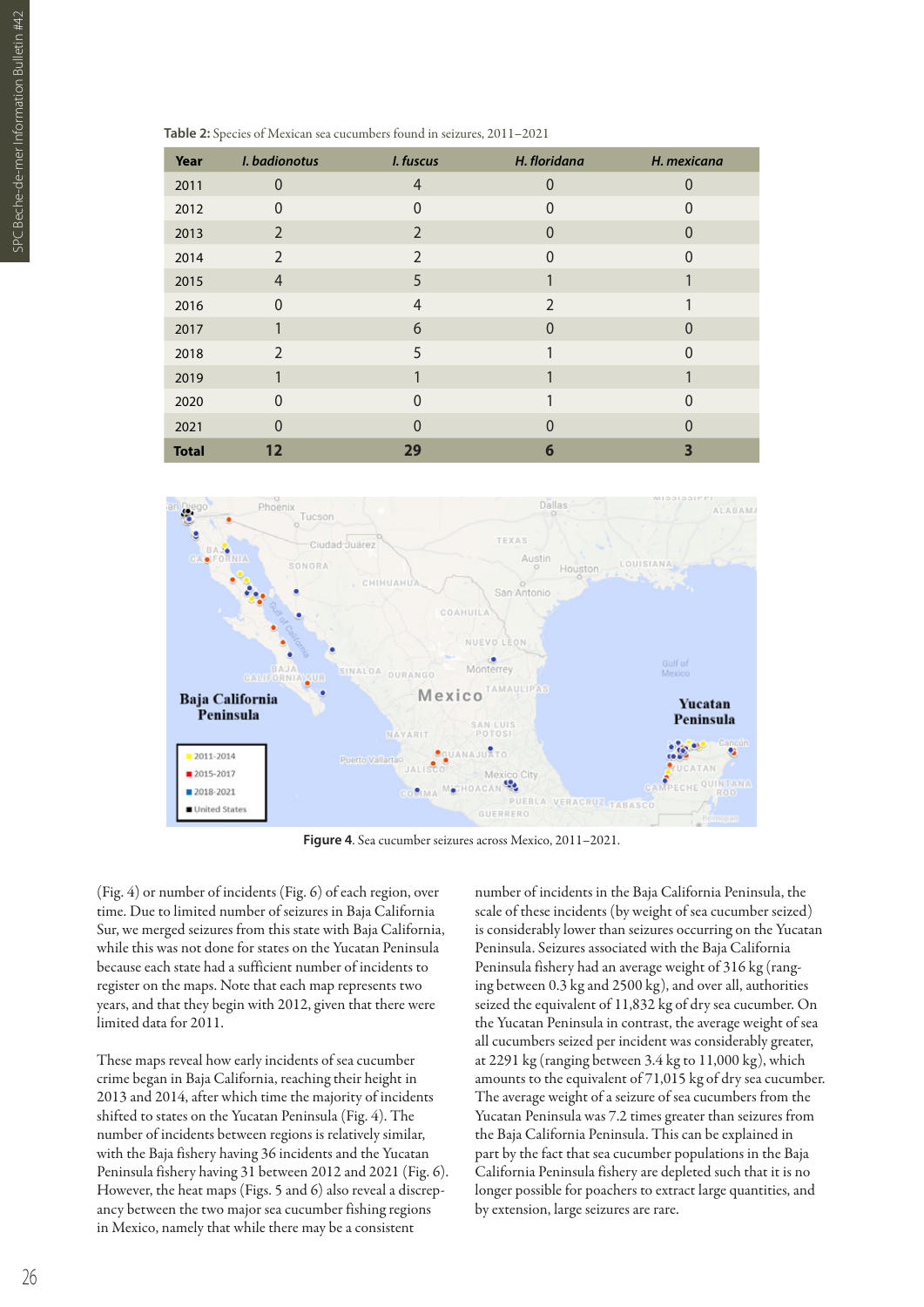

**Figure 5.** Heat maps of sea cucumber seizures in Mexico by weight (dry), 2012–2021.



**Figure 6.** Heat maps of sea cucumber incidents in Mexico, 2012-2021.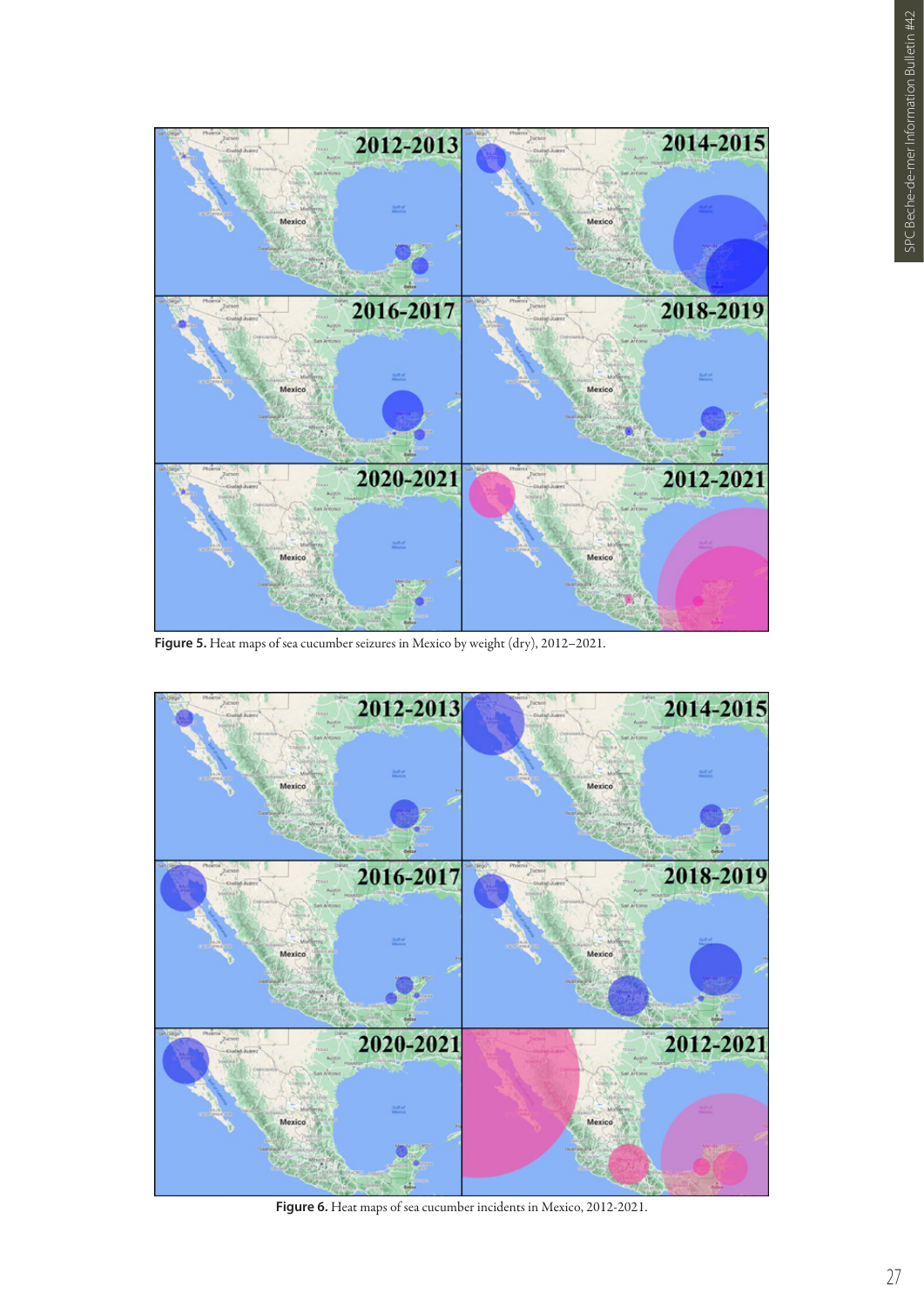# Conclusion

Media coverage of sea cucumber poaching and smuggling operations in Mexico frames the crime as being organised and associated with armed violence. A brief survey of other instances of sea cucumber crime around the world over the same period yields few examples of armed violence, and yet we can see instances of violence sporadically throughout news coverage of Mexican sea cucumber fisheries. The stockpiling of illicitly caught sea cucumbers between seasons and the use of invoice manipulation and fraud to launder products is a practice that seems particularly adapted to the Mexican legal setting.

In other ways, sea cucumber crime in Mexico bears similarities to sea cucumber crime elsewhere (see for example Phelps Bondaroff 2021; Hakki and Aydin 2021): 1) we can observe clusters of seizures and incidents in and around key sea cucumber fishing areas; 2) illegal fishing constitutes a significant portion of catches, undermining management efforts and threatening the sustainability of sea cucumber populations; 3) there is a large discrepancy between the value of the smuggled goods and the fines and restitution levied; and 4) law enforcement faces challenges with monitoring and enforcement. One of the ways in which Mexican law enforcement has apparently sought to overcome monitoring and enforcement challenges is by targeting the ground transport of illicit sea cucumbers. Additional research linking seizures and/or incidents to changes in fisheries management policy and changes in law enforcement efforts and strategies would be informative, as would comparative research evaluating the efficiency and effectiveness of the approach adopted by Mexican law enforcement.

This study has relied on descriptive analysis, and additional approaches may facilitate the development of theories from these data and help us better understand sea cucumber crime. We found, for example, that the size of seizures shrank with declining sea cucumber populations and the closure of fisheries, suggesting that the declining size of seizures could serve as an indicator of declining wild populations. Ultimately, if we are to effectively combat this pernicious form of wildlife crime, more work is needed to increase our understanding of sea cucumber crime, not just in Mexico, but worldwide.

One of the secondary goals of this project was to demonstrate the effectiveness of using news media reports to study wildlife crime. The approach used in this paper has a number of strengths and drawbacks. It is particularly useful when official data are unavailable or undetailed as it helps provide insight beyond the report of raw seizure numbers, offering details as to the *modus operandi* of wildlife crime operations. In this way, this approach can help shed light on illicit and clandestine activities that might otherwise be very difficult to study. In addition to the limitations outlined, the approach ultimately relies on the issue under investigation being problematized to the extent that it receives media attention. Many forms of wildlife crime are treated as administrative issues and, as a result, do not receive extensive media coverage. Thus, it is

likely that our approach did not capture those incidents of sea cucumber crime that were considered "commonplace" or "routine". Similarly, as an issue becomes increasingly problematized, such as when wild populations of sea cucumbers become depleted or when criminals employ violence, we are likely to see an increase in media attention and news stories. As such, an increase in the number of incidents recorded through our approach may not indicate an increase in wildlife crime, or even an increase in police attention to wildlife crime, but more so an increase in media coverage, and by extension public concerns over wildlife crime.

There are also limitations with respect to mapping incidents gleaned from media stories. Many of the news stories used in this study documented the point of seizure of sea cucumbers and not their point of extraction or the final destination. This approach affords us a snapshot of various stages of illicit sea cucumber supply chains but does not necessarily provide a clear picture of the entire chain. Additional qualitative research could help increase understanding of the nature of sea cucumber crime in Mexico. Our approach is a helpful tool to identify concentrations of wildlife crime and *modus operandi*, and when employed in conjunction with other approaches, such as rich qualitative interviews that add nuance and detail, could further increase our knowledge of illicit sea cucumber supply chains. It would also be informative to employ this method to investigate other forms of wildlife crime. Ultimately, better understanding and knowledge will help combat wildlife crime.

# Acknowledgements

The authors would like to thank Vanessa Ultreras for her assistance with data collection, as well as Darrell Gurevitch, and Stan Phelps for his help with editing.

# References

- Acosta E.J., Rodríguez-Forero A., Werding B. and Kunzmann A. 2021. Ecological and reproductive characteristics of holothuroids Isostichopus badionotus and Isostichopus sp. in Colombia. PLoS One 16(2):e0247158. https://doi.org/10.1371/journal. pone.0247158
- Adams A. 2014. Man admits to smuggling sea cucumbers. NBC San Diego. Retrieved from Web 25 Dec. 2021. https://www.nbcsandiego.com/news/local/ man-admits-to-smuggling-sea-cucumbers/1972273/
- Agu H.U. and Gore M.L. 2020. "Women in wildlife trafficking in Africa: A synthesis of literature. Global Ecology and Conservation 23:e01166. https://doi. org/10.1016/j.gecco.2020.e01166
- Alvarado E., Estrata A.M. and Melgoza A. 2016. Arrasan con manjar mexicana. El Universal. Retrieved from Web 25 Dec. 2021, https://www.eluniversal.com.mx/ articulo/periodismo-de-investigacion/2016/03/6/ mafia-china-arrasa-con-pepino-de-mar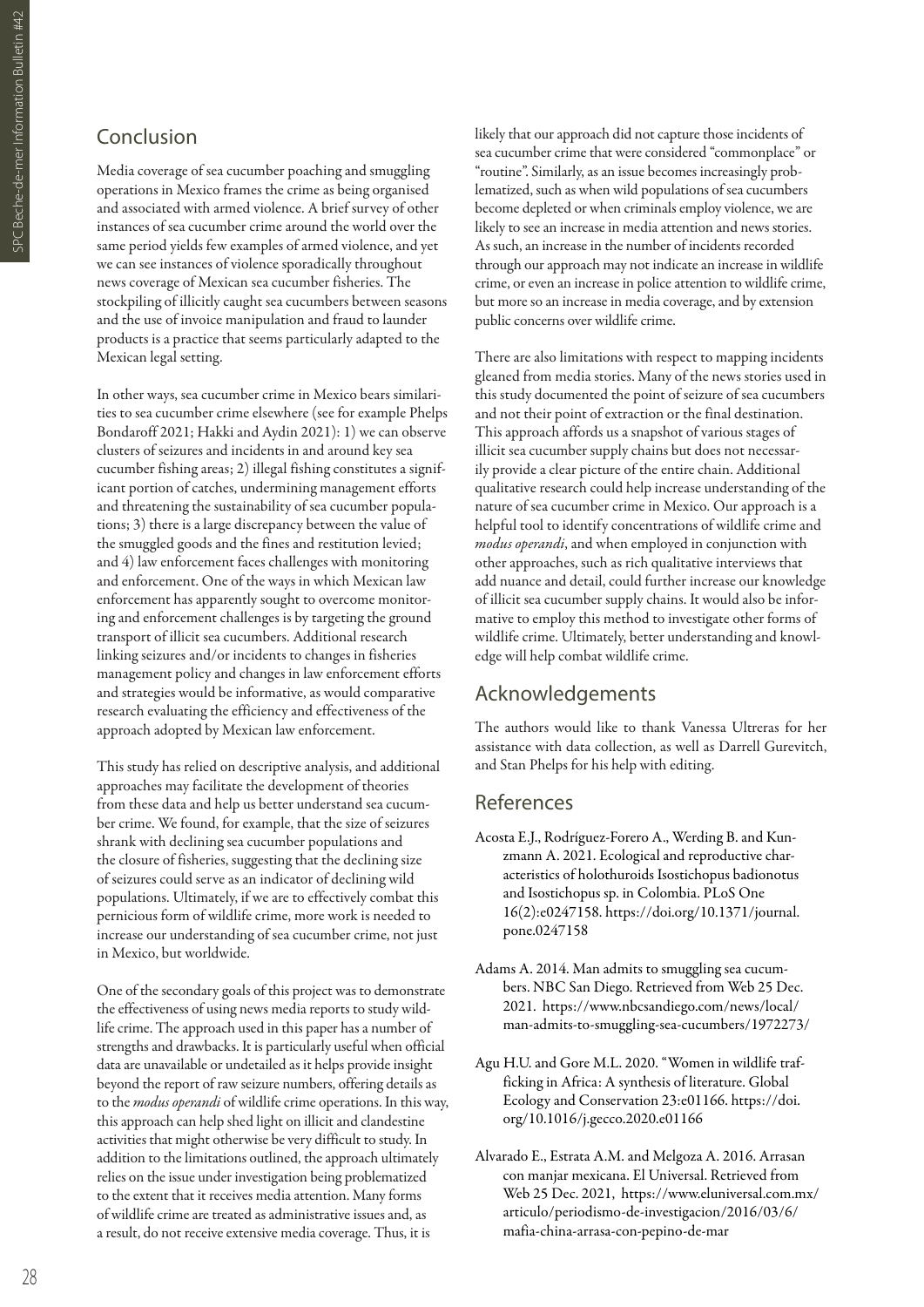- Alvarado Matrínez I. and Martínez E.R. 2018. Trafficking of totoaba maw. p.149–170. In: Green crime in Mexico: A collection of case studies. Arroyo-Quiroz, I., and Wyatt, T. (eds). Switzerland: Palgrave Studies in Green Criminology.
- Alvarado I. 2018. Así fue cómo un exagente fronterizo lideró una red de tráfico de una extraña especie marina. Univision, Los Angeles. Retrieved from Web 25 Dec. 2021 https://www.univision.com/local/los-angeleskmex/asi-fue-como-un-exagente-fronterizo-lidero-unared-de-trafico-de-una-extrana-especie-marina
- Anaya F. 2021. FGR detuvo a tres personas con animales marinos en peligro de extinción. Retrieved from Web 25 Dec. 2021, https://www.tvazteca.com/aztecanoticias/fgr-detuvo-perconas-animales-marinos-peligroextincion-mm
- Anderson S.C., Mills Flemming J., Watson R. and Lotze H.K. 2011. Serial exploitation of global sea cucumber fisheries. Fish and Fisheries 12(3):317–339. https:// doi.org/10.1111/j.1467-2979.2010.00397.x
- Ángeles Rivero, M.d.R. 2018. Decomisan más de una tonelada de pepino de mar en Campeche. Televisa.News. Retrieved from Web 16 Dec. 2021, https://noticieros.televisa.com/ultimas-noticias/ decomisan-mas-mil-kilos-pepino-mar-campeche/
- Associated Press. 2020. Woman who smuggled endangered sea cucumbers from Mexico into San Diego sentenced to 8 months in prison. KT LA. Retrieved from Web 25 Dec. 2021, https://ktla.com/news/local-news/womanwho-smuggled-endangered-sea-cucumbers-from-mexico-into-san-diego-sentenced-to-8-months-in-prison/
- Avitabile R. 2019. Former BP agent sentenced for smuggling sea cucumber, fentanyl precursor. NBC, San Diego. Retrieved from Web 25 Dec. 2021, https:// www.nbcsandiego.com/news/local/former-bp-agentsentenced-for-smuggling-sea-cucumber-fentanyl-precursor/133337/
- BCS Noticias. 2021. Detienen a sujeto con producto marino, sustraído de forma ilegal, en Loreto. Retrieved from Web 22 Dec. 2021, https://www.bcsnoticias.mx/ detienen-a-sujeto-con-producto-marino-sustraido-deforma-ilegal-en-loreto/
- Bennett A. 2017. The influence of neoliberalization on the success and failure of fishing cooperatives in contemporary small-scale fishing communities: A case study from Yucatán, Mexico. Marine Policy 80:96–106. https:// doi.org/10.1016/j.marpol.2016.06.024
- Bennett A. and Basurto X. 2018. Local institutional responses to global market pressures: The sea cucumber trade in Yucatán Mexico. World Development 102:57– 58. https://doi.org/10.1016/j.worlddev.2017.09.006
- Borbolla D. 2021. Aseguran productos pesqueros en Tijuana y Ensenada. TV Azteca. Retrieved from Web 25 Dec. 2021, https://www.tvazteca.com/aztecanoticias/ aseguran-productos-pesqueros-tijuana-ensenada-mg
- Busilacchi S., Butler J.R.A., Rochester W.A. and Posu J. 2018. Drivers of illegal livelihoods in remote transboundary regions: the case of the Trans-Fly region of Papua New Guinea. Ecology and Society 23(1):46. https://doi.org/10.5751/ES-09817-230146
- Cakaunivere Walesi T. 2016. Overfishing sea cucumbers: The demise of sea cucumbers in Vanua Balavu, Fiji Islands: Review from green criminological perspective and outlook on future policy measures. Thesis report. Retrieved from Web 25 Dec. 2021, https://www. researchgate.net/publication/323943731\_Overfishing Sea Cucumbers The Demise of Sea Cucumbers\_in\_Vanua\_Balavu\_Fiji\_Islands\_Review\_from\_ Green Criminological Perspective and outlook on future\_policy\_measures
- Calderon-Aguilera L.E. 2019. Illegal fishing of the sea cucumber Isostichopus fuscus is rampant in the Gulf of California, Mexico. SPC Beche-de-mer Information Bulletin 39:42–46. http://www.spc.int/DigitalLibrary/Doc/FAME/InfoBull/BDM/39/BDM39\_42\_ Calderon.pdf
- Chavarría J.L. 2018. Reportan menor cantidad de pepino de mar decomisado. Peninsular. Retrieved from Web 19 Dec. 2021, https://puntomedio.mx/reportan-menorcantidad-de-pepino-de-mar-decomisado/
- Chen J. 2003. Overview of sea cucumber farming and sea ranching practices in China. SPC Beche-de-mer Information Bulletin 18:18–23.
- Chi Segovia J. 2016. Desmantelan en Campeche campamento de pepino de mar. El Solde Mexico. Retrieved from Web 16 Dec. 2021. https://www.elsoldemexico. com.mx/republica/Desmantelan-en-Campeche-campamento-de-pepino-de-mar-164426.html
- Cisneros-Montemayor A.M., Cisneros-Mata M.A., Harper S. and Pauly D. 2013. Extent and implications of IUU catch in Mexico's marine fisheries. Marine Policy 39(1):283–88. https://doi.org/10.1016/j. marpol.2012.12.003
- CITES (Convention on International Trade in Endangered Species of Wild Fauna and Flora). 2014. Twentyseventh meeting of the Animals Committee, Veracruz (Mexico), 28 April – 3 May 2014. Retrieved from Web 24 Dec. 2021. https://cites.org/sites/default/files/eng/ com/ac/27/E-AC27-26-05.pdf
- Conand C. 2018. Recent information on worldwide illegal fisheries for sea cucumbers. SPC Beche-de-mer Information Bulletin 38:68–71.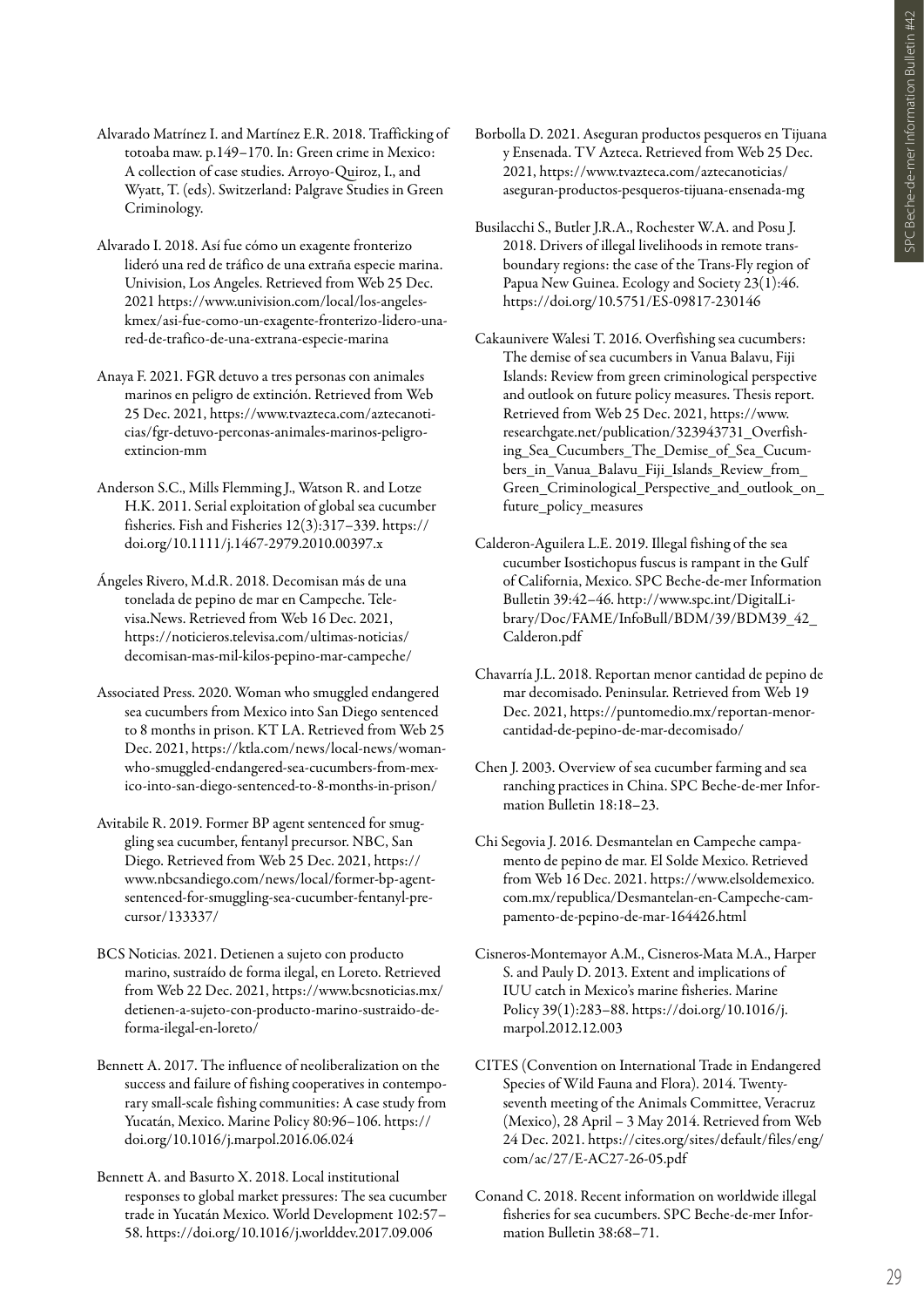- SPC Beche-de-mer Information Bulletin #42 SPC Beche-de-mer Information Bulletin #42<br>C
- Coomber R., Morris C. and Dunn L. 2000. How the media do drugs: quality control and the reporting of drug issues in the UK print media. International Journal of Drug Policy 11(3):217–225. https://doi.org/10.1016/ S0955-3959(00)00046-3
- Davis K. 2018. Restaurateur gets prison, girlfriend acquitted in sea cucumber-smuggling case. Los Angeles Times. Retrieved from Web 25 Dec. 2021. https://www.latimes.com/local/lanow/la-me-sea-cucumber-smuggling-20180215-story.html
- De Jesús-Navarrete A.D., May-Poot M.N. and Medina-Quej A. 2018. Density and population parameters of sea cucumber Isostichopus badionotus (Echinodermata: Stichopodidae) at sisal, Yucatan. Latin American Journal of Aquatic Research 46(2):416–423. https://doi. org/10.3856/vol46-issue2-fulltext-17
- Department of Justice. 2017. Three charged with illegal trafficking of \$17 million worth of sea cucumbers. US Attorney's Office, Southern District of California. Retrieved from Web 19 Dec. 2021. https://www.justice.gov/usao-sdca/pr/three-charged-illegal-trafficking-17-million-worth-sea-cucumbers
- Diario de Yucatán. 2019. Aseguran tres toneladas de pepino de mar en predios de Mérida. Retrieved from Web 2015 Dec. 2021. https://www.yucatan.com.mx/ merida/aseguran-tres-toneladas-de-pepino-de-mar-enpredios-de-merida
- Diario de Yucatán 2020. Condenan a tres por delitos federales en Yucatán. Retrieved from Web 25 Dec. 2021. https://www.yucatan.com.mx/merida/ condenan-a-tres-por-delitos-federales-en-yucatan
- DOF (Diario Oficial de la Federación). 2010. Norma Oficial Mexicana NOM-059-SEMARNAT-2010, Protección ambiental-Especies nativas de México de flora y fauna silvestres-Categorías de riesgo y especificaciones para su inclusión, exclusión o cambio-Lista de especies en riesgo. Diario Oficial de la Federación, 30 Dec. 2010. Órgano del Gobierno Constitucional de los Estados Unidos Mexicanos. Retrieved from Web 25 Dec. 2021. https://dof.gob.mx/nota\_detalle\_popup. php?codigo=5173091
- DOF. 2015. Acuerdo por el que se da a conocer el plan de manejo pesquero de pepino de mar café (Isostichopus badionotus) y lápiz (Holothuria floridana) en la península de Yucatán. Diario Oficial de la Federación. 12 May 2015. Órgano del Gobierno Constitucional de los Estados Unidos Mexicanos. Retrieved from Web 25 Dec. 2021. http://www.dof.gob.mx/nota\_detalle.php? codigo=5391774&fecha=12/05/2015
- DOF. 2019. Modificación del Anexo Normativo III, Lista de especies en riesgo de la Norma Oficial Mexicana NOM-059-SEMARNAT-2010, Protección

ambiental-Especies nativas de México de flora y fauna silvestres-Categorías de riesgo y especificaciones para su inclusión, exclusión o cambio-Lista de especies en riesgo, publicada el 30 de diciembre de 2010. Diario Oficial de la Federación, 14 Nov. 2019. Órgano del Gobierno Constitucional de los Estados Unidos Mexicanos. Retrieved from Web 25 Dec. 2021. https:// www.dof.gob.mx/nota\_detalle.php?codigo=5578808 &fecha=14/11/2019

- El Financiero. 2019. Detienen a 4 personas en Celestún por posesión de especies marítimas en veda. Retrieved from Web 25 Dec. 2021. https://www.elfinanciero.com. mx/peninsula/detienen-a-4-personas-en-celestun-porposesion-de-especies-maritimas-en-veda/
- El Sol De México. 2016. Desmantelan en Campeche campamento de pepino de mar. Retrieved from Web 25 Dec. 2021. https://www.elsoldemexico.com.mx/republica/ Desmantelan-en-Campeche-campamento-de-pepinode-mar-164426.html
- El Vigia. 2011. Detienen a 24 pescadores. Retrieved from Web 22 Dec. 2021. https://www.elvigia.net/elvalle/2011/9/24/detienen-pescadores-56778.html
- El Vigia. 2014. Decomisa especies protegidas. Retrieved from Web 25 Dec. 2021. https://www.elvigia. net/911/2014/12/22/decomisa-especies-protegidas-182248.html
- El Vigia. 2018. Decomisan metanfetaminas y pepino de mar. Retrieved from Web 16 Dec. 2021. https://www. elvigia.net/911/2018/4/9/decomisan-metanfetaminaspepino-300672.html
- El Vigia. 2020. Agarra la Policía a 505 en tres días. Retrieved from Web 22 Dec. 2021. https://www.elvigia. net/911/2020/2/5/agarra-la-policia-505-en-tresdias-343173.html
- Escalante Rosado J. 2018. El mercado negro de pepinos de mar en Yucatán. Excelsior. Retrieved from Web 18 Dec. 2021. https://www.excelsior.com.mx/nacional/el-mercado-negro-de-pepinos-de-mar-en-yucatan/1229783
- Expreso. 27 February 2018. La PGR detiene a 2 personas y aseguran 41 kilos de pepino de mar en Guaymas. Retrieved from Web 25 Dec. 2021. https://www. expreso.com.mx/seccion/seguridad/32546-agentes-dela-pgr-detienen-a-2-personas-y-aseguran-41-kilos-depepino-de-mar-en-guaymas.html
- Fahrenbruch M.L. 2018. 'Like scooping money out of the sea': Chinese luxury seafood consumption, roving bandits, and the book-and-bust jellyfish fishery on the Miskitu Coast of Nicaragua. Journal of Latin American Geography 17(2):209–238. http://dx.doi. org/10.1353/lag.2018.0028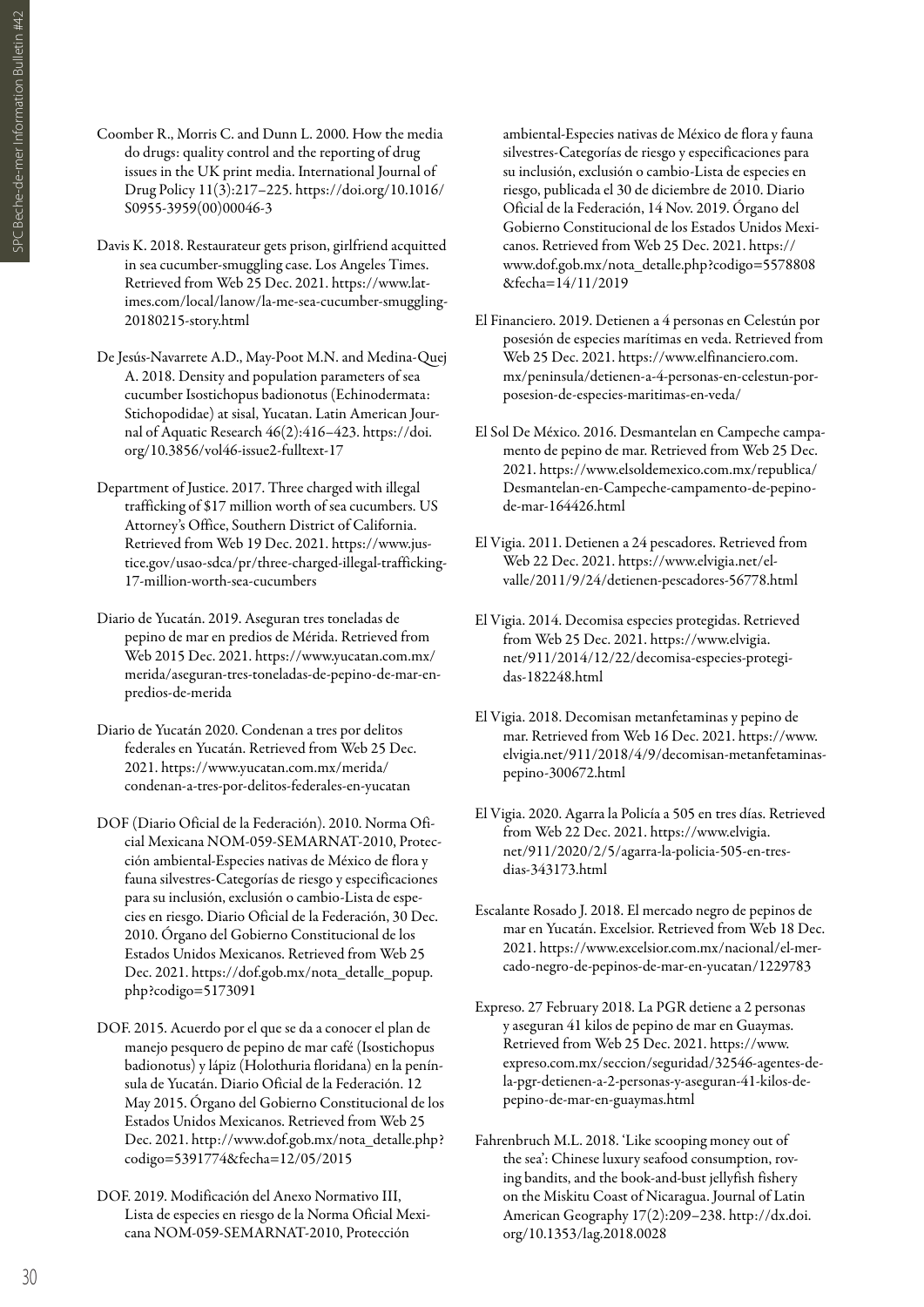- Fox 5. 2017. Restaurant owner admits smuggling abalone, sea cucumber from Mexico. Retrieved from Web 25 Dec. 2021. https://fox5sandiego.com/news/restaurant-owner-admits-smuggling-abalone-sea-cucumberfrom-mexico/
- Gamboa-Álvarez M.Á., López-Rocha J.A., Poot-López G.R., Aguilar-Perera A. and Villegas-Hernández H. 2020. Rise and decline of the sea cucumber fishery in Campeche Bank, Mexico. Ocean and Coastal Management 184:105011. https://doi.org/10.1016/j. ocecoaman.2019.105011
- Glockner-Fagetti A., Calderon-Aguilera L E. and Herrero-Perezrul M.D. 2016. Density decrease in an exploited population of brown sea cucumber Isostichopus fuscus in a biosphere reserve from the Baja California peninsula, Mexico. Ocean and Coastal Management 121:49– 59. https://doi.org/10.1016/j.ocecoaman.2015.12.009
- Gore M.L. and Bennett A. 2021. Importance of deepening integration of crime and conservation sciences. Conservation Biology, advance online publication, 6.
- Gore M.L. and Knuth B.A. 2009. Mass media effect on the operating environment of a wildlife-related risk-communication campaign. Journal of Wildlife Management 73(8):1407–1413. https://doi.org/10.2193/2008-343
- Gore M.L., Siemer W.F., Shanahan J.E., Shuefele D. and Decker D.J. 2005. Effects on risk perception of media coverage of a black bear-related human fatality. Wildlife Society Bulletin 33(2):507–516. https://doi. org/10.1080/10871200902856138
- Govan H. 2019. 2018 market price update for beche-demer in Melanesian countries. SPC Fisheries Newsletter 158:16–20.
- Government of Mexico. 2013a. Asegura Profepa millonario cargamento ilegal de pepino duro de mar, hipocampos y buche de totoaba. Retrieved from Web 21 Dec. 2021. https://www.profepa.gob.mx/innovaportal/v/5078/1/ mx.wap/asegura\_profepa\_millonario\_cargamento\_ilegal\_de\_pepino\_duro\_de\_mar\_\_hipocampos\_y\_ buche\_de\_totoaba.html
- Government of Mexico. 2013b. Asegura Conapesca diversas cantidades de pepino de mar en Yucatán. Retrieved from Web 17 Dec. 2021. https://www.gob.mx/conapesca/prensa/asegura-conapesca-diversas-cantidades-depepino-de-mar-en-yucatan?idiom=es
- Government of Mexico. 2013c. Policía Federal asegura más de cuatro toneladas de pepino de mar en Quintana Roo. Retrieved from Web 16 Dec. 2021. https://www. gob.mx/policiafederal/prensa/policia-federal-aseguramas-de-cuatro-toneladas-de-pepino-de-mar-en-quintana-roo
- Government of Mexico. 2014. Asegura Profepa en Baja California 10,852 piezas de pepino de mar. PRO-FEPA. Retrieved from Web 25 Dec. 2021. http:// www.profepa.gob.mx/innovaportal/v/5895/1/mx/ asegura\_profepa\_\_en\_baja\_california\_\_10\_852\_piezas\_de\_pepino\_de\_mar.html
- Government of Mexico. 2015a. Asegura Policía Federal 17 toneladas de pepino de mar en el aeropuerto de Cancún, Quintana Roo. Retrieved from Web 16 Dec. 2021. https://www.gob.mx/policiafederal/prensa/asegurapolicia-federal-17-toneladas-de-pepino-de-mar-enel-aeropuerto-de-cancun-quintana-roo
- Government of Mexico. 2015b. Asegura PROFEPA dos y media toneladas de pepino de mar en Baja California. Retrieved from Web 16 Dec. 2021. http://www. profepa.gob.mx/innovaportal/v/6000/1/mx/asegura\_ profepa\_dos\_y\_\_media\_toneladas\_\_de\_pepino\_de\_ mar\_en\_baja\_california.html
- Government of Mexico. 2015c. Autoridades federales aseguran un contenedor con 11 toneladas de pepino de mar en Yucatán. Retrieved from Web 16 Dec. 2021. https:// www.gob.mx/conapesca/prensa/autoridades-federalesaseguran-un-contenedor-con-11-toneladas-de-pepinode-mar-en-yucatan-20473
- Government of Mexico. 2016a. Dicta juez federal auto de formal prisión a 1 persona por posesión ilegal de 58,115 ejemplares de pepino de mar, en Baja California. Retrieved from Web, 31 Dec. 2021. https://www. gob.mx/profepa/prensa/dicta-juez-federal-auto-deformal-prision-a-1-persona-por-posesion-ilegal-de-58-115-ejemplares-de-pepino-de-mar-en-baja-california
- Government of Mexico. 2016b. CONAPESCA y PF Aseguran tonelada y media de Pepino de Mar en el Aeropuerto de Guadalajara. Retrieved from Web 16 Dec. 2021. https://www.gob.mx/conapesca/prensa/ conapesca-y-pf-aseguran-tonelada-y-media-de-pepinode-mar-en-el-aeropuerto-de-guadalajara
- Government of Mexico. 2016c. Contribuye SAGARPA en aseguramiento de pepino de mar en el aeropuerto de Mérida. Retrieved from Web 17 Dec. 2021. https:// www.gob.mx/agricultura/prensa/contribuye-sagarpaen-aseguramiento-de-pepino-de-mar-en-el-aeropuertode-merida
- Government of Mexico. 2017a. Asegura PROFEPA, SED-ENA, y SEMAR cargamento de 256 piezas de pepino de mar, en Baja California. Retrieved from Web 25 Dec. 2021. https://www.gob.mx/profepa/prensa/asegura-profepa-sedena-y-semar-cargamento-de-256-piezas-de-pepino-de-mar-en-baja-california
- Government of Mexico. 2017b. Oficiales Federales de Pesca de la CONAPESCA retienen 3,000 kilogramos de Pepino de Mar en Yucatán. Retrieved from Web 25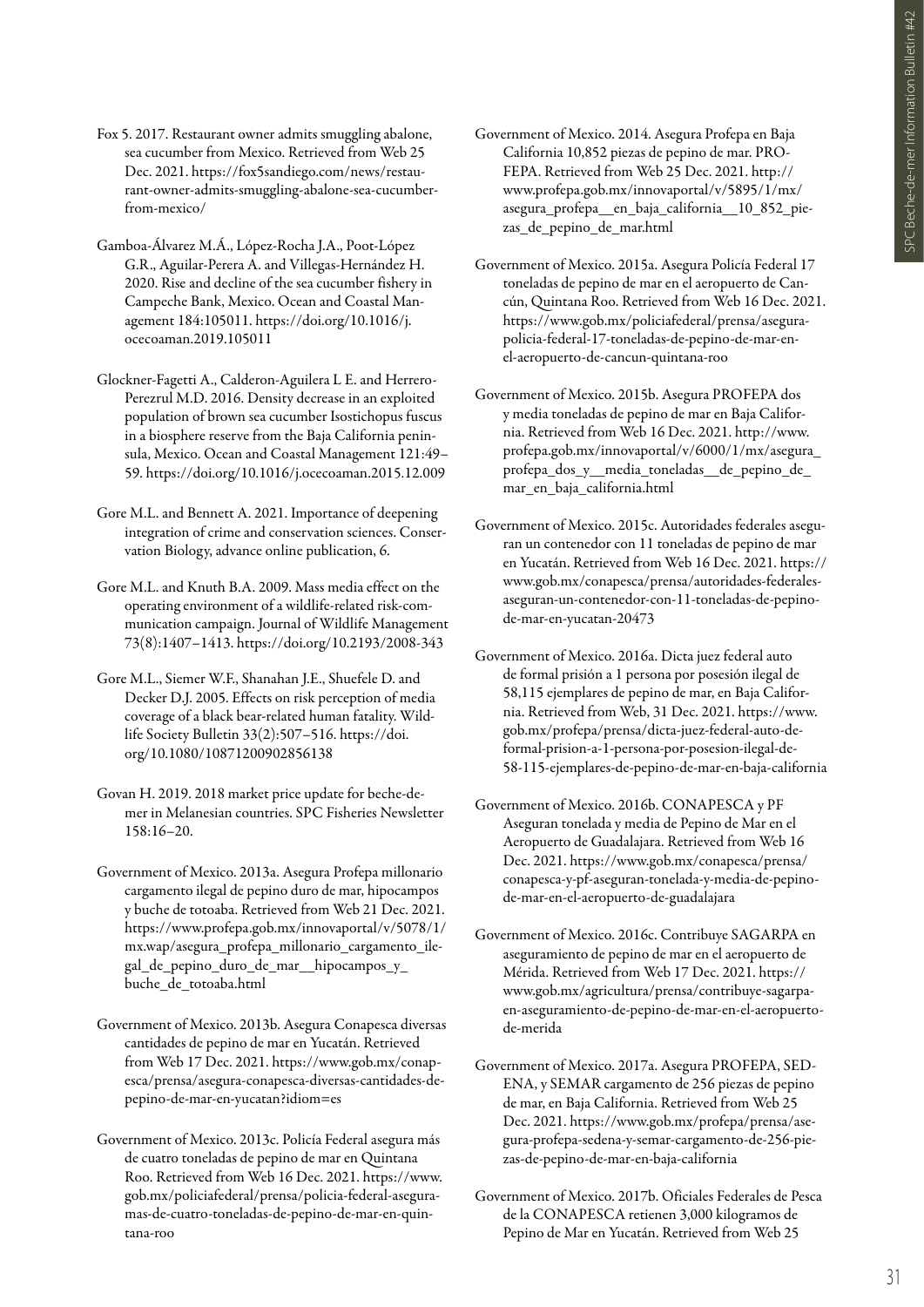Dec. 2021. https://www.gob.mx/conapesca/articulos/ oficiales-federales-de-pesca-de-la-conapesca-retienen-3-000-kilogramos-de-pepino-de-mar-en-yucatan-139122?idiom=es

- Government of Mexico. 2018. PROFEPA apoya a la corte federal de EUA en case de traficante de pepino de mar. Retrieved from Web 25 Dec. 2021. https://www.gob. mx/profepa/prensa/profepa-apoya-a-la-corte-federalde-eua-en-caso-de-traficante-de-pepino-de-mar
- Government of Mexico. 2019a. La Secretaría de Marina-Armada de México asegura 12 toneladas aproximadamente de pepino de mar en Manzanillo, Colima. Retrieved from Web 21 Dec. 2021. https://www.gob. mx/semar/prensa/la-secretaria-de-marina-armada-demexico-asegura-12-toneladas-aproximadamente-depepino-de-mar-en-manzanillo-colima
- Government of Mexico. 2019b. Más de una tonelada de pepino de mar fue asegurada en el aeropuerto Internacional de la Ciudad de México. Retrieved from Web 22 Dec. 2021. https://www.gob.mx/sspc/prensa/mas-deuna-tonelada-de-pepino-de-mar-fue-asegurada-en-elaeropuerto-internacional-de-la-ciudad-de-mexico
- Grillo de Yucatán. 2019. En complicidad con la aduana, envían pepino de mar ilícito vía aérea. Retrieved from Web 22 Dec. 2021. https://grillodeyucatan. com/2019/03/28/en-complicidad-con-la-aduanaenvian-pepino-de-mar-ilicito-via-aerea/
- Guilford G. 2015. How China's fish bladder investment craze is wiping out species on the other side of the planet. Quartz. Retrieved from Web 21 Dec. 2021. https://qz.com/468358/how-chinas-fish-bladderinvestment-craze-is-wiping-out-species-on-the-otherside-of-the-planet/
- Guzmán H.M., Guevara C.A. and Hernández I.C. 2003. Reproductive cycle of two commercial species of sea cucumber (Echinodermata: Holothuroidea) from Caribbean Panama. Marine Biology 142(2):271–279. http://dx.doi.org/10.1007/s00227-002-0939-x
- Hakki D. and Aydin M. 2021. Sea cucumber fishery in Turkey: Management regulations and their efficiency. Regional Studies in Marine Science 41:101551. https://doi.org/10.1016/j.rsma.2020.101551
- Hair C., Foale S., Kinch J., Frijlink S., Lindsay D. and Southgate P.C. 2019. Socioeconomic impacts of a sea cucumber fishery in Papua New Guinea: Is there an opportunity for mariculture? Ocean and Coastal Management 179:104826. https://doi.org/10.1016/J. OCECOAMAN.2019.104826
- Hernández-Flores A., Cuevas-Jiménez A., Poot-Salazar A., Condal A. and Espinoza-Méndez J.C. 2018. Bioeconomic modeling for a small-scale sea cucumber fishery

in Yucatan, Mexico. PLoS One 13(1):e0190857. https://doi.org/10.1371/journal.pone.0190857

- Herrero-Pérezul M.D. and Reyes-Bonilla H. 2008. Weightlength relationship and relative condition of the holothurian Isostichopus fuscus at Espíritu Santo Islands, Gulf of California, México. Revista de Biología Tropical/International Journal of Tropical Biology 56(supplement 3):273–280. https://doi.org/10.15517/RBT. V56I3.27143
- Hickok K. 2018. Men fined \$1 million for trafficking \$17 million worth of squishy sea cucumbers. Live Science. Retrieved from Web 19 Dec. 2021. https://www. livescience.com/63755-smuggled-sea-cucumbers.html
- Huard C. 2020. Man sentenced to six months for smuggling protected sea cucumbers across border. Retrieved from Web 25 Dec. 2021. https://timesofsandiego.com/ crime/2020/12/14/man-sentenced-six-months-forsmuggling-protected-sea-cucumbers-across-border/
- Hutchim-Lara O., Hernández-Flores A., Villanueva-Poot R. and Gracía E. 2018. The cost of decompression illness: The case of lobster and sea cucumber fishery in Yucatan, Mexico. Undersea and Hyperbaric Medicine: Journal of the Undersea and Hyperbaric Medical Society, Inc. 45(5):531–539. https://pubmed.ncbi.nlm.nih. gov/30428242/
- InfoBae. 2021. Desmantelaron supuesto narcolaboratorio de Cárteles Unidos y detuvieron a cuatro "Viagras" en Michoacán." Retrieved from Web 22 Dec. 2021. https://www.infobae.com/america/ mexico/2021/11/19/desmantelaron-supuesto-narcolaboratorio-de-carteles-unidos-y-detuvieron-a-tresviagras-en-michoacan/
- Jimémez J. 2019. Cada vez hay más gente tratando de meter pepinos de mar de contrabando en EEUU: la fiebre del 'oro negro' del Yucatán no se frena." Xataka, Mexico. Retrieved from Web 18 Dec. 2021. https://www. xataka.com/ecologia-y-naturaleza/cada-vez-hay-gentetratando-meter-pepinos-mar-contrabando-eeuu-fiebreoro-negro-yucatan-no-se-frena
- Kaplan-Hallam M. 2016. Social shocks in social-ecological systems: The impact of sea cucumber booms for coastal communities in Mexico. Masters Thesis, University of British Columbia. UBC Open Collections. https://open.library.ubc.ca/media/stream/ pdf/24/1.0339982/3
- Kaplan-Hallam M., Bennett N.J. and Satterfield T. 2017. Catching sea cucumber fever in coastal communities: Conceptualizing the impacts of shocks versus trends on social-ecological systems. Global Environmental Change 45:89–98. https://doi.org/10.31230/osf. io/4k9se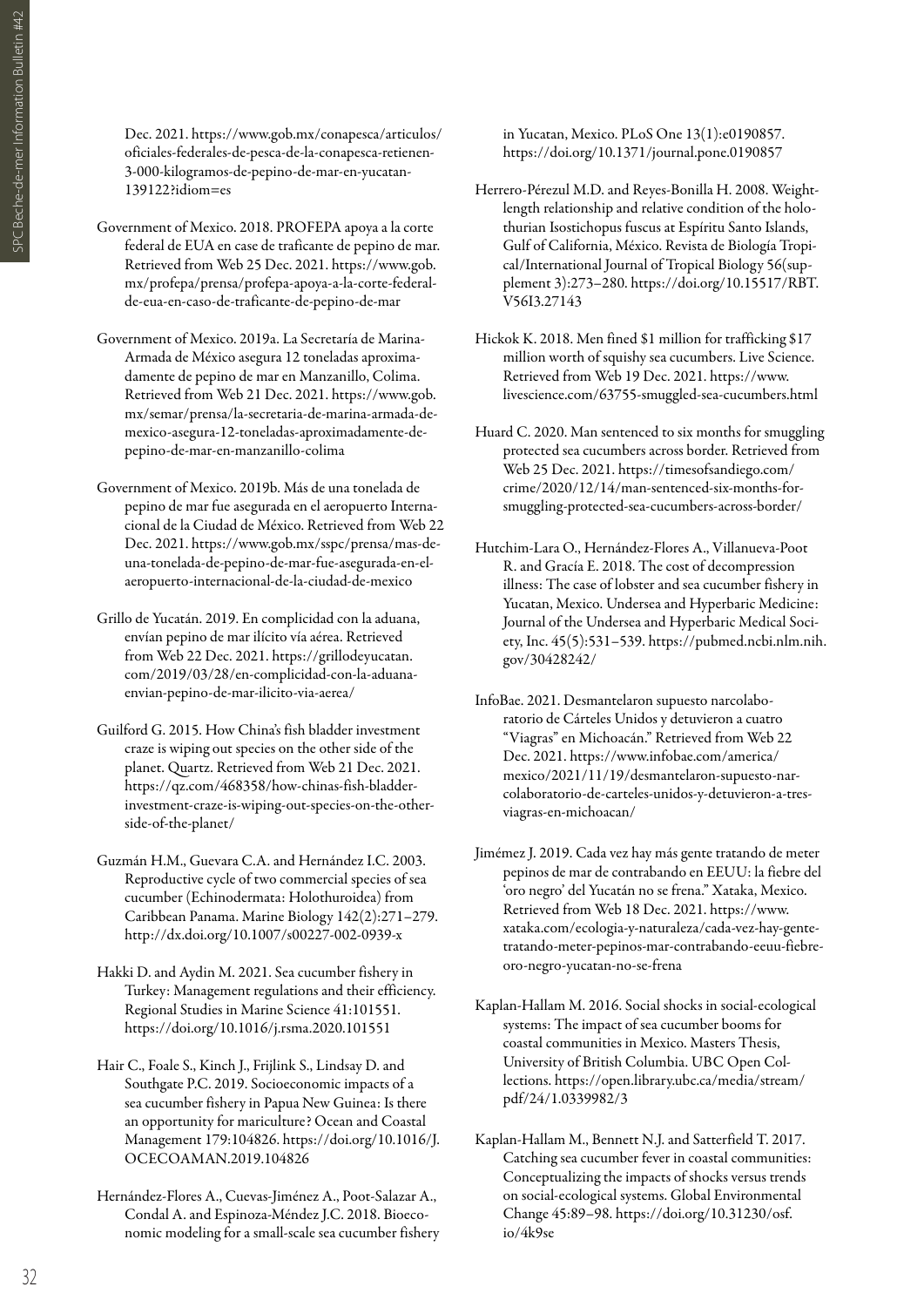Larios Gaxiola F. 2015. Asegura PGR especies en peligro de extinción en Sonora. Milenio. Retrieved from Web 16 Dec. 2021. https://www.milenio.com/estados/ asegura-pgr-especies-peligro-extincion-sonora

- Lizárraga K. 2020. Aseguran pepino de mar extraído de manera ilegal de la bahía de La Paz. El Sudcaliforniano. Retrieved from Web 26 Dec. 2021. https://www. elsudcaliforniano.com.mx/policiaca/aseguran-pepinode-mar-extraido-de-manera-ilegal-de-la-bahia-de-lapaz-5294770.html
- López-Rocha J.A. 2012. Distribución y abundancia del pepino de mar Isostichopus badionotus frente a la costa de Sisal, Yucatán. Proceedings of Gulf and Caribbean Fisheries Institute 64:153–160. http://hdl.handle. net/1834/36154
- López-Rocha J.L. and Velázquez-Abunader I. 2019. Fast decline of the sea cucumber Isostichopus badionotus as a consequence of high exploitation in Yucatan, Mexico. Regional Studies in Marine Science 27:100547. https://doi.org/10.1016/j.rsma.2019.100547
- Madrigal N. 2013. Valían 2 mdp las especies decomisadas. El Vigia. Retrieved from Web 25 Dec. 2021. https:// www.elvigia.net/general/2013/5/26/valan-especiesdecomisadas-115291.html
- McCay B.J., Micheli F., Ponce-Díaz G., Murray G., Shester G., Ramirez-Sanchez S. and Weisman W. 2014. Cooperatives, concessions, and co-management on the Pacific coast of Mexico. Marine Policy 44:49–59. http://dx.doi.org/10.1016/j.marpol.2013.08.001
- Medina E. 2021. Chocan guateros y cooperativistas de Isla Magdalena. El Sudcaliforniano. Retrieved from Web 18 Dec. 2021. https://www.elsudcaliforniano.com.mx/ local/chocan-guateros-y-cooperativistas-de-isla-magdalena-7302264.html
- Méndez-Medina C., Schmook B., Basurto X., Fulton S. and Espinoza-Tenorio A. 2020. Achieving coordination of decentralized fisheries governance through collaborative arrangements: A case study of the Sian Ka'an Biosphere Reserve in Mexico. Marine Policy 117:103939. https://doi.org/10.1016/j.marpol.2020.103939
- Michel V.H. 2014. Campeche y Yucatán: la peor crisis por el pepino de mar. Milenio. Retrieved from Web 18 Dec. 2021. https://www.milenio.com/estados/campeche-yyucatan-la-peor-crisis-por-el-pepino-de-mar
- Milenio. 2015. Decomisan 137 kilos de pepino de mar en BC. Retrieved from Web 18 Dec. 2021. https://www.milenio.com/estados/ decomisan-137-kilos-pepino-mar-bc

Murtha J. 2016. When it comes to drug busts, journalists often don't ask the right questions. Columbia

Journalism Review. Retrieved from Web on 3 Jan. 2021. https://www.cjr.org/analysis/drug\_bust.php

- Muter B., Gore M., Gledhill K., Lamont C. and Huveneers C. 2013. Australian and U.S. news media portrayal of sharks and their conservation. Conservation Biology 27(1):187-196. https://doi. org/10.1111/j.1523-1739.2012.01952.x
- Ngaluafe P. and Lee J. 2013. Change in weight of sea cucumbers during processing: Ten common commercial species in Tonga. SPC Beche-de-mer Information Bulletin 33:3–8.
- Novedades Yucatán. 2019. Aseguran una tonelada de pepino de mar y pulpo. Retrieved from Web 25 Dec. 2021. https://sipse.com/novedades-yucatan/aseguramiento-pulpo-pepino-celestun-bodega-arrestos-vedamar-326941.html
- Novedades Yucatán. 2021. Decomisan tortugas y una cría de cocodrilo, así como un cargamento de mariscos en veda. Retrieved from Web 25 Dec. 2021. https://sipse.com/ novedades-yucatan/decomisan-tortugas-cria-cocodrilocargamento-mariscos-veda-dzilam-bravo-404383.html
- Pedroza C. 2013. Middlemen, informal trading and its linkages with IUU fishing activities in the port of Progreso, Mexico. Marine Policy 39:135–143. http://dx.doi. org/10.1016/j.marpol.2012.10.011
- Pedroza-Gutiérrez C. 2019. Managing Mercado del Mar: A case of women's entrepreneurship in the fishing industry. Maritime Studies 18:335–346. https://doi. org/10.1007/s40152-019-00157-y
- Pedroza C. and Salas S. 2011. Responses of the fishing sector to transnational constraints: From reactive to proactive change, Yucatan fisheries in Mexico. Marine Policy 35(1):41–44. https://doi.org/10.1016/J. MARPOL.2010.08.001
- Pedroza-Gutiérrez C. and López-Rocha J.A. 2021. Ungovernable systems: The strength of informal institutions in the sea cucumber fishery in Yucatan, Mexico. PLoS ONE 16(3):e2049132. https://doi.org/10.1371/journal.pone.0249132
- Phelps Bondaroff T. 2021. Sea cucumber crime in India and Sri Lanka during the period 2015-2020. SPC Beche-demer 41:55–65. https://purl.org/spc/digilib/doc/eu33f
- Phelps Bondaroff T., Reitano T. and van der Werf W. 2015. The illegal fishing and organized crime nexus: Illegal fishing as transnational organized crime. The Global Initiative Against Transnational Organized Crime and the Black Fish. Retrieved from Web 1 January 2022. https://globalinitiative.net/wp-content/ uploads/2015/04/the-illegal-fishing-and-organisedcrime-nexus-1.pdf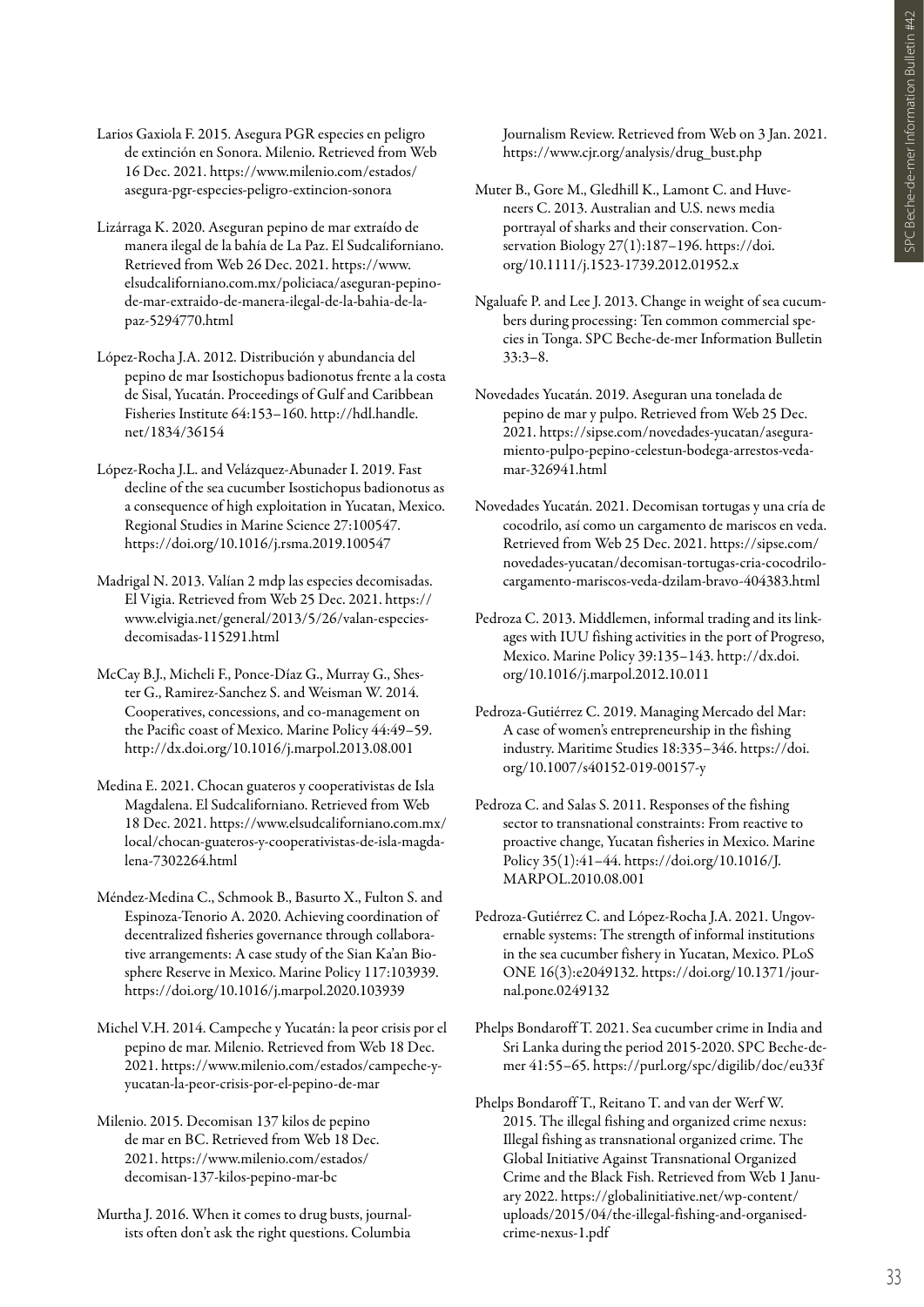- Pinto C. 11 November 2019. Dos enfrentan proceso por el megadecomiso de pepino de mar en Manzanillo. Estación Pacífico. Retrieved from Web 22 Dec. 2021. https://estacionpacifico.com/2019/11/11/dos-enfrentan-proceso-por-el-megadecomiso-de-pepino-de-maren-manzanillo/
- Pozzi S. 2021. El pepino de mar se convierte en la 'commodity' más deseada en EEUU. La Información. Retrieved from Web 25 Dec. 2021. https://www.lainformacion. com/mundo/el-pepino-de-mar-se-convierte-en-la-commodity-mas-deseada-en-eeuu/2827911/?autoref=true
- Pradilla A. 2019. Conflicto por el pepino de mar golpea a la pesca en el poblado de San Felipe, Yucatán. Animal Politico. Retrieved from Web 29 Dec. 2021. https://www.animalpolitico.com/2019/09/ conflicto-pepino-mar-san-felipe-yucatan/
- ProgresoHoy. 2019a. Descubren bodega de pepino de mar en el Centro de Mérida gracias a un incendio. Retrieved from Web 25 Dec. 2021. https://progresohoy.com/ noticias/descubren-bodega-de-pepino-de-mar-en-elcentro-de-merida-gracias-a-un-incendio-10114967/
- ProgresoHoy. 2019b. Aseguran en Mérida tres bodegas clandestinas de pepino de mar. Retrieved from Web 25 Dec. 2021. https://progresohoy.com/noticias/aseguranen-merida-tres-bodegas-clandestinas-de-pepino-demar-10115080/
- ProgresoHoy. 2020. Dan 11 meses de cárcel a pescador de Progreso detenido con 154 kilos de pepino de mar. Retrieved from Web 25 Dec. 2021. https:// progresohoy.com/noticias/dan-11-meses-de-carcela-pescador-de-progreso-detenido-con-154-kilos-depepino-de-mar-10119645/
- Purcell S.W. 2014. Value, market preferences and trade of beche-de-mer from Pacific Island sea cucumbers. PLoS ONE 9(4):e95075. https://doi.org/10.1371/journal. pone.0095075
- Purcell S.W., Ngaluafe P., Wang G., and Lalavanua W. 2017. Market value of flower teatfish ("pentard"): A highly exploited Indian Oceans holothuroid. SPC Beche-demer Information Bulletin 37:53–56.
- Purcell S.W. Ngaluafe P., Lalavanua W. and Ceccarelli D.M. 2018a. Market price trends of Latin American and Caribbean sea cucumbers inform fisheries management. Regional Studies in Marine Science 17:129. http:// dx.doi.org/10.1016/j.marpol.2018.02.005
- Purcell S.W., Williamson D.H. and Ngaluafe P. 2018b. Chinese market prices of beche-de-mer: Implications for fisheries and aquaculture. Marine Policy 91:58. https:// doi.org/10.1016/j.marpol.2018.02.005
- Putnamn N. 2018. Father and son businessmen avoid jail time must repay Mexico. The Star News. Retrieved from Web 26 Oct. 2021. https://www.thestarnews. com/father-and-son-businessmen-avoid-jail-time-mustrepay-mexico/
- Ramos-Miranda J., del Río-Rodríguez R., Flores-Hernández D., Rojas-González R.I., Gómez-Solano M., Cu-Escamilla A.D., Gómez-Criollo F., Sosa-López A., Torres-Rojas Y.E. and Juárez-Camargo P. 2017. Reproductive cycle of the sea cucumber Holothuria floridana in the littorals of Campeche, Mexico. Fisheries Science 83:699–714. http://dx.doi.org/10.1007/ s12562-017-1100-6
- Reyes-Bonilla H., Calderón-Aguilera L.E., Galaviz-López J.M. and Herrero-Pérezrul M.D. 2018. Size and relative condition index of the brown sea cucumber Isostichopus fuscus in the northern Gulf of California, Mexico. Latin American Journal of Aquatic Research 46(4):831–836. http://dx.doi.org/10.3856/ vol46-issue4-fulltext-21
- Rohrlich J. 2019. International sea cucumber kingpin implicated in new smuggling case. Quartz. Retrieved from Web, 1 January 2022. https://qz.com/1764439/aborder-arrest-exposes-lucrative-black-market-for-seacucumbers/
- Rivera-Téllez E. and López-Segurajáuregui G. 2021. Guía de identificación de los pepinos de mar de interés comercial en México. CONABIO. México. 47 p. Retrieved from Web 1 January 2022. https://www.biodiversidad. gob.mx/media/1/planeta/cites/files/PEPINOS\_ IPAD\_ALTA.pdf
- Rompecabeza. 2020. Vinculan a sujeto por tráfico de 'pepino de mar.' Retrieved from Web 25 Dec. 2021. https:// rompecabeza.mx/index.php/merida/item/6387-vinculan-a-sujeto-por-trafico-de-pepino-de-mar
- Ruido. 2019. No pueden frenar furtivismo de pepino de mar. Retrieved from Web 18 Dec. 2021. https://www.hazruido.mx/reportes/ no-pueden-frenar-furtivismo-de-pepino-de-mar/
- SEMARNAT (Secretaría de Medio Ambiente y Recirsos Naturales). 2020. Plan de manejo tipo para la conservación y aprovechamiento sustentable de pepino de mar (Isostichopus fuscus) en México. Secretaría de Medio Ambiente y Recirsos Naturales. Subsecretaría de Gestión para la Protección Ambiental. Dirección General de Vida Silvestre. Mexico, 48 pp. Retrieved from Web 1 January 2022. https://www.gob.mx/cms/ uploads/attachment/file/574166/Plan\_de\_Manejo\_\_ pepino\_de\_mar\_2020.pdf